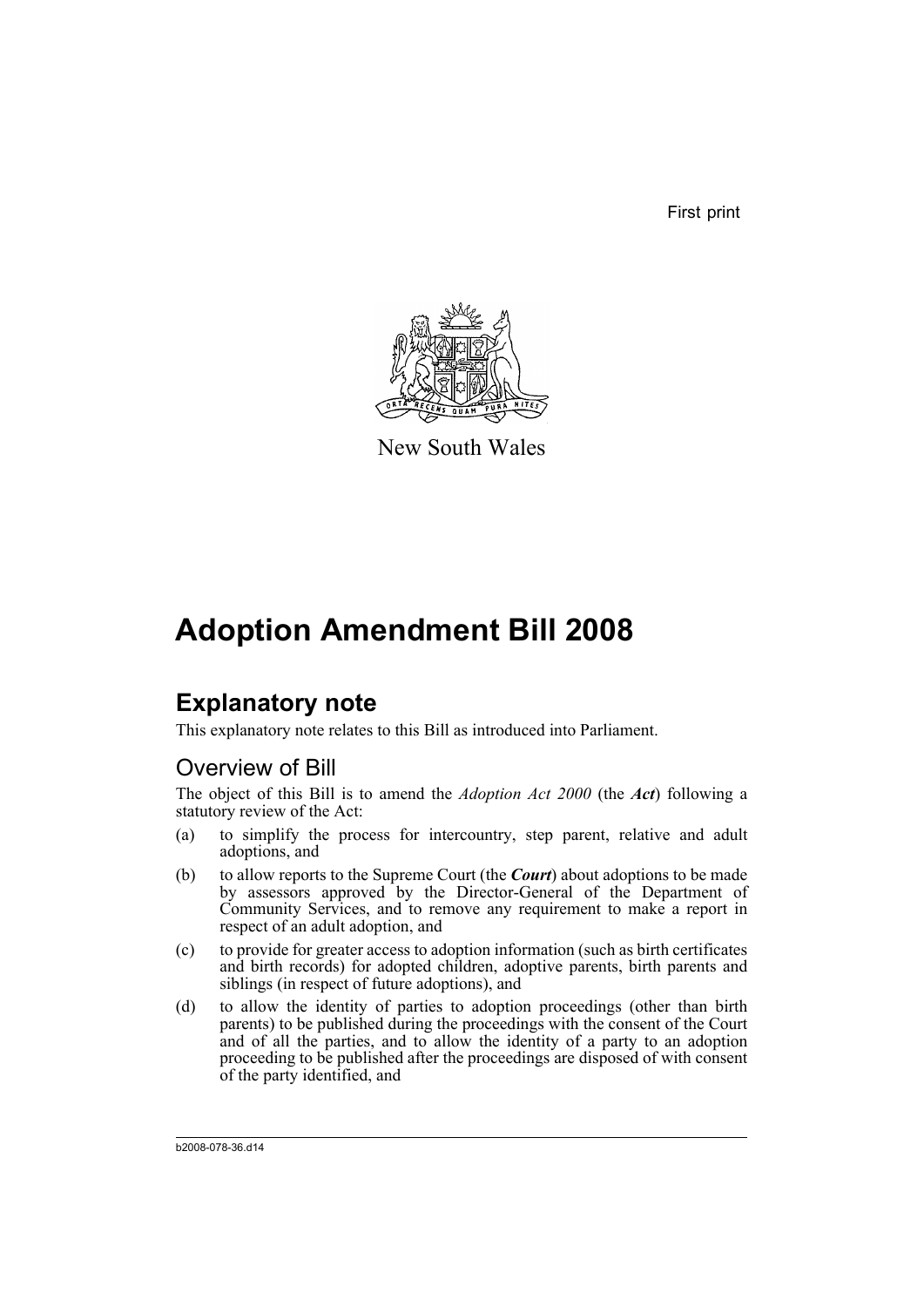Explanatory note

- (e) to reduce the period that a couple must have been living together before they can adopt a child from 3 years to 2 years, and
- (f) to provide for greater involvement of Aboriginal and Torres Strait Islander organisations in the placement of, and adoption plans for, Aboriginal and Torres Strait Islander children, and
- (g) to change some of the principles to be applied by decision makers in the adoption process, and
- (h) to remove certain restrictions on the Court approving a name change for a child, and
- (i) to change the procedure for obtaining the consent of a child 12 years or over to his or her adoption, and
- (j) to make other minor and miscellaneous changes to the Act.

# Outline of provisions

**Clause 1** sets out the name (also called the short title) of the proposed Act.

**Clause 2** provides for the commencement of the proposed Act on a day or days to be appointed by proclamation.

**Clause 3** is a formal provision that gives effect to the amendments to the *Adoption Act 2000* set out in Schedule 1.

**Clause 4** provides for the repeal of the proposed Act after all the amendments made by the proposed Act have commenced. Once the amendments have commenced the proposed Act will be spent and section 30 of the *Interpretation Act 1987* provides that the repeal of an amending Act does not affect the amendments made by that Act.

# **Schedule 1 Amendments**

## **Step parent, relative, adult and intercountry adoptions**

The proposed Act makes various amendments which simplify the adoption process in relation to the adoption of children by a step parent or relative, in relation to the adoption of a person aged over 18, and in relation to intercountry adoptions.

**Schedule 1 [17] and [18]** provide that applications for these types of adoptions may be made directly to the Supreme Court without the consent of the Director-General of the Department of Community Services (the *Director-General*).

**Schedule 1 [6] and [7]** reduce the length of the relationship that must be established between a child and a relative of the child or a step parent before that relative or step parent may adopt the child from 5 years and 3 years to 2 years. **Schedule 1 [8]** provides that in the case of an adoption by a step parent of a child who is aged over 18, the requirement that the child and step parent have lived together for 2 years does not apply.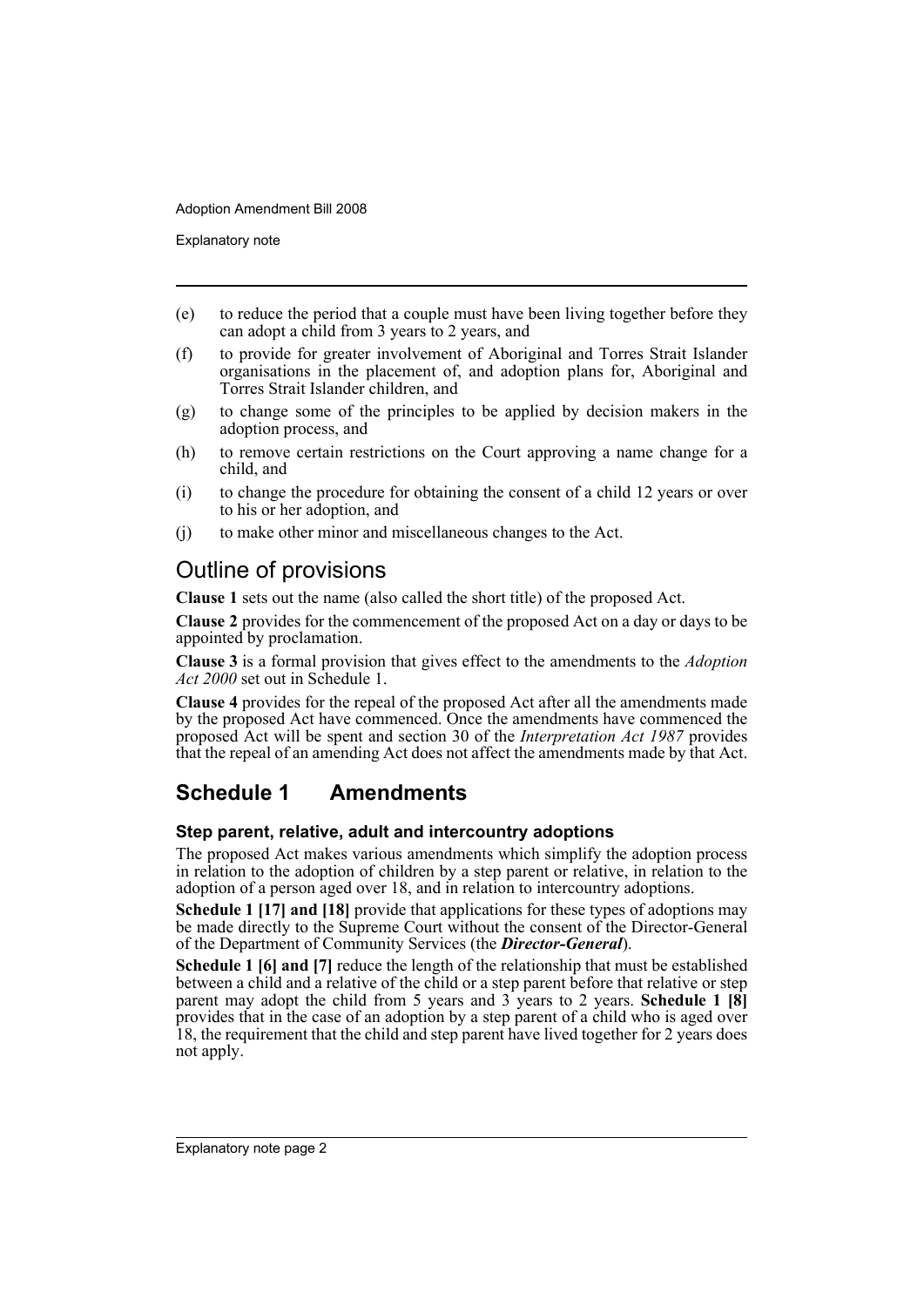Explanatory note

**Schedule 1 [3]** removes the current requirement, for adult adoptions, that the person to be adopted must have been cared for by the applicant for at least 5 years prior to turning 18 years old. Instead, it will only be necessary to establish that the prospective adoptive parent cared for the person, as his or her child, before the person turned 18. **Schedule 1 [4]** is a consequential amendment.

**Schedule 1 [14]** removes the requirement, in the case of a step parent or relative adoption, for the Department of Community Services to provide information (about adoption alternatives, support services, legal rights, role of the Department of Community Services, etc) to those people whose consent is required before an adoption order can be made. In such a case, it will be the responsibility of the step parent or relative to provide that information to the people whose consent is required (generally, the birth parents).

The amendment also clarifies that in the case of an adoption of a child who is under the parental responsibility of the Minister, this information does not need to be given to the Minister or his or her delegate. **Schedule 1 [15]** is a consequential amendment.

## **Reports to the Court about adoptions**

**Schedule 1 [19]** changes the requirements with respect to reports to the Court about adoptions. Currently, the Court may not make an adoption order for a child under 18 years of age without a written report from the Director-General or a principal officer of an accredited adoption service provider. The amendment allows these reports to also be prepared by an assessor who is approved by the Director-General in writing. It also clarifies that reports can only be required for children under 18.

In adoption applications made by someone other than the Director-General (for example, an application by a step parent, a private adoption service or an intercountry adoption), the Court may require the Director-General to provide a report only if there are concerns about the welfare of the child or about the independence or reliability of a report made by an assessor or adoption service provider or in other exceptional circumstances.

## **Access to adoption information**

The amendments establish a new open scheme in relation to the entitlements of adopted children, birth parents, adoptive parents and siblings to access adoption information (that is, birth certificates, birth records and other identifying information). The new scheme will only apply to future adoptions. The existing scheme will continue to apply to all other adoptions.

Under the new scheme (inserted by **Schedule 1 [23]**), an adopted person under the age of 18 will be entitled to receive his or her birth certificate, birth record and other prescribed information with the consent of his or her adoptive parents (or the Director-General in certain circumstances). The consent of the surviving birth parents will no longer be required. An adopted person who is 18 or over continues to be entitled to receive this information. However, it will no longer be necessary to obtain the consent of the Director-General to receive prescribed information.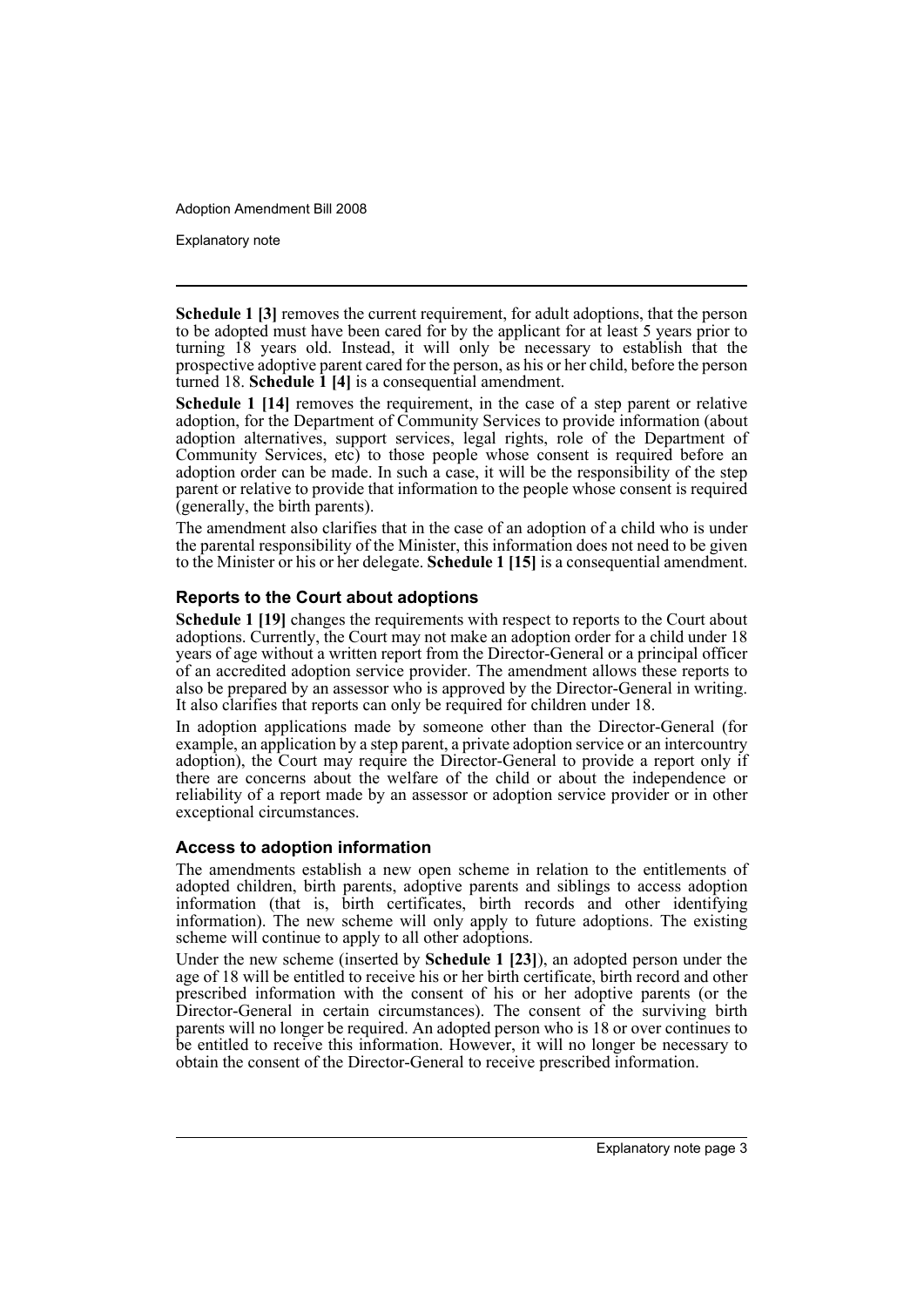Explanatory note

The existing scheme provides that adoptive parents may only receive their adopted child's birth certificate and birth record if the child is over 18 and consents to the adoptive parents receiving it. Adoptive parents will now be able to access this information about their adopted child at any age and without the consent of the adopted child.

At present, a birth parent is entitled to access information about their child once the child has turned 18. This entitlement continues under the new scheme. However, it will no longer be necessary to obtain the consent of the Director-General to receive the prescribed information. Under the new scheme, if the adopted person is under 18, a birth parent will be entitled to receive adoption information about their child, unless the Director-General is of the opinion that supplying the information would pose a risk to the safety, welfare or well-being of the adopted child or adoptive parents.

The new scheme will also enable non-adopted siblings to access information about their adopted siblings (with the consent of their parents if the sibling is under 18 years of age). If the adopted sibling is under 18, the Director-General may refuse to supply the information if in the Director-General's opinion, it would pose a risk to the safety, welfare or well-being of the adopted child or adoptive parents.

**Schedule 1 [24]** continues the existing access arrangements for existing adoptions.

**Schedule 1 [27]** re-enacts an existing provision relating to the Director-General's discretion to withhold adoption information so that the provision applies to existing adoptions only. It will not apply to future adoptions under the new scheme, because the Director-General's power to withhold information under the new scheme is more limited. **Schedule 1 [31]** makes a consequential amendment.

**Schedule 1 [30]** expands the Director-General's discretion to supply adoption information to people who are not entitled under the Act to receive such information. This will apply to existing and future adoptions. The Director-General will be able to supply such information if, in the opinion of the Director-General, it is reasonable to do so.

**Schedule 1 [28] and [29]** are consequential amendments.

**Schedule 1 [22]** inserts a definition of *presumptive father* into the Act and **Schedule 1 [25] and [26]** make related amendments that clarify that a presumptive father (a man who claims to be the birth parent of an adopted person and who is shown on the original birth certificate as the father of the adopted person) has the same entitlements to access adoption information as a birth mother.

## **Restriction on publication of identities**

Currently, the Act prohibits the publication of any material which identifies, or is reasonably likely to identify, parties to an adoption application (generally, the child, the birth parents and the adoptive parents). **Schedule 1 [32]** changes the offence. It continues to be an offence to publish identifying material and the maximum penalty remains the same. However, the publication of material which identifies parties to an adoption application will now be permitted once the Court proceedings are finalised, if each person who is to be identified consents, and if the material does not identify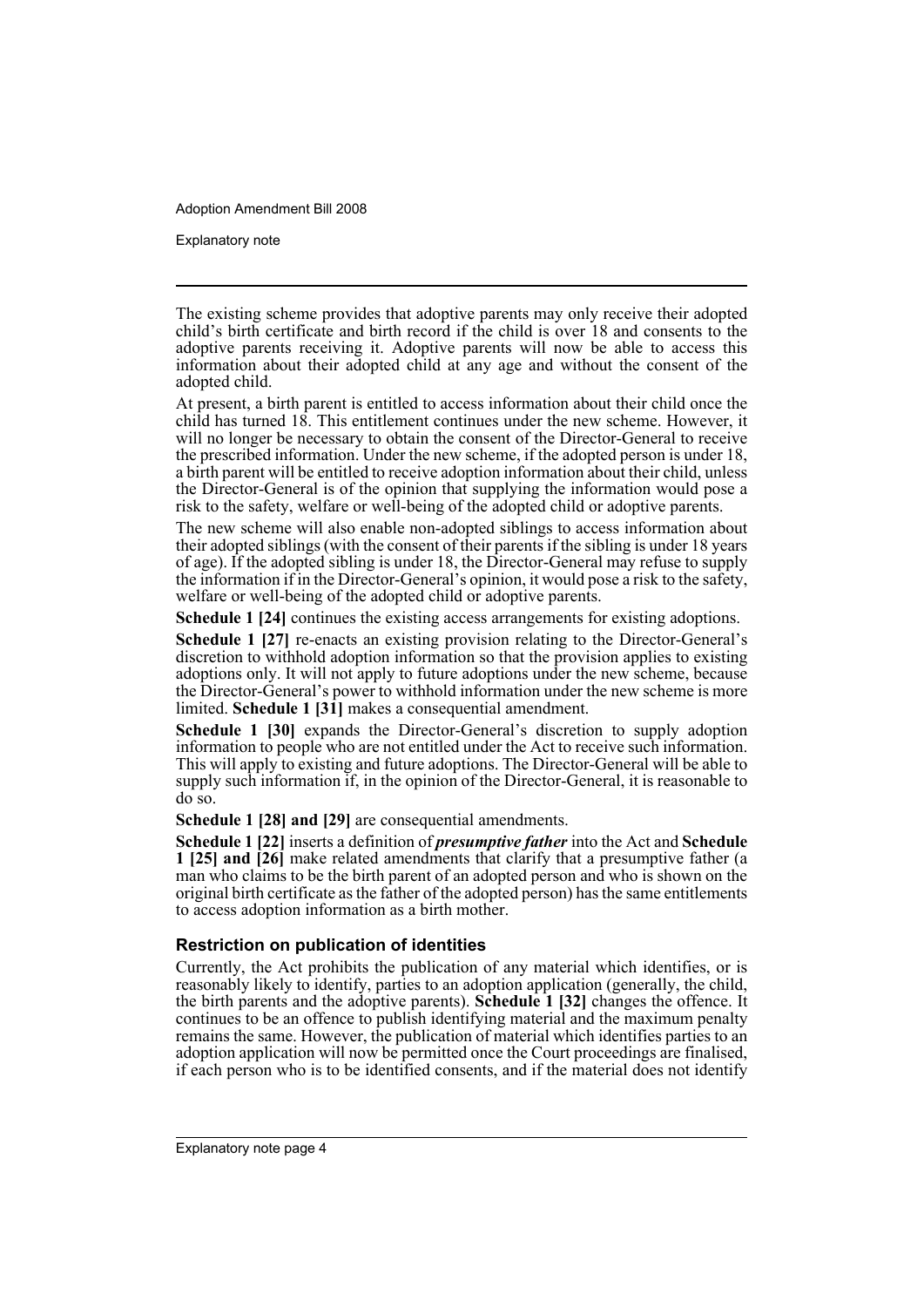Explanatory note

any person who does not consent to being identified. In the case of a child who is less than 18 years, the consent of the child's adoptive parents is required.

The changes will also allow the Court to authorise publication of identifying material (other than material identifying birth parents) during proceedings if it is satisfied that all adult parties consent to the publication and it is appropriate to do so. The Court must also be satisfied that a child aged between 12 and 18 consents to the publication. The Director-General is entitled to be heard in relation to an application for authority to publish identifying material during proceedings.

## **Adoption by couple**

**Schedule 1 [5]** reduces the period that a couple must have been living together before they can adopt a child from 3 years to 2 years.

## **Aboriginal and Torres Strait Islander children**

**Schedule 1 [9] and [10]** require the Director-General or a principal officer of an accredited adoption service provider to consult with a local, community-based Aboriginal or Torres Strait Islander organisation in relation to the placement of an Aboriginal or Torres Strait Islander child. **Schedule 1 [11]** requires such an organisation to be consulted in relation to provisions in an adoption plan that set out how the child's Aboriginal or Torres Strait Islander cultural identity and heritage are to be developed.

## **Principles for adoption decisions**

Section 8 of the Act requires a person making a decision about the adoption of a child to have regard to certain principles. **Schedule 1 [2]** inserts a new principle that undue delay in making a decision about the adoption of a child is likely to prejudice the child's welfare. **Schedule 1 [1]** amends an existing principle that adoption is to be regarded as a service for a child to recognise the contribution of adoptive parents.

## **Changing a child's name**

Currently, the Court must not approve a change in the given name of a child who is more than 1 year old or a non-citizen child unless there are special reasons, related to the best interests of the child, to do so. **Schedule 1 [20]** removes the requirement for special reasons and instead provides that the Court must not approve such a name change unless it is satisfied that the name change is in the best interests of the child. **Schedule 1 [21]** inserts a note that refers to the principles that are to be applied in decisions about adoptions, including the principle that a child's given name or names, identity, language and cultural and religious ties should, as far as possible, be identified and preserved.

## **Consent of children**

Currently, a child aged 12 or over can consent to his or her own adoption if the child has been cared for by the proposed adoptive parent or parents for at least 5 years. **Schedule 1 [12]** reduces that period to 2 years.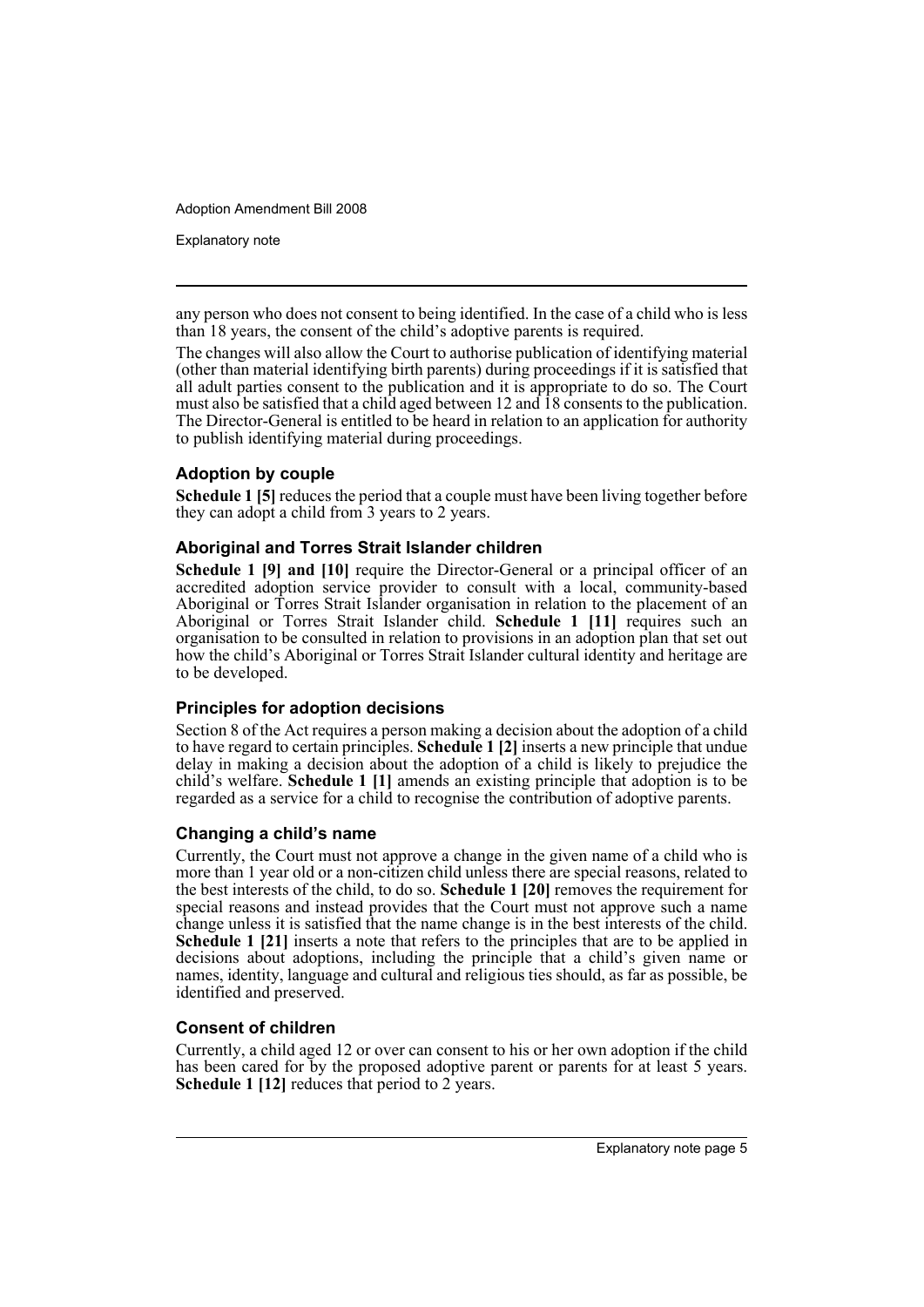Explanatory note

A child aged between 12 and 18 must be counselled in relation to giving consent to being adopted. **Schedule 1 [13]** removes an additional requirement for a child aged between 12 and 16 to see a registered psychologist in relation to his or her capacity to understand the effect of giving consent.

## **Miscellaneous**

**Schedule 1 [16]** clarifies that in the case of an adoption of a child who is under the parental responsibility of the Minister, the requirement for a person giving consent to be counselled does not apply to the Minister or his or her delegate.

## **Savings and transitional provisions**

**Schedule 1 [33]** provides for the making of savings and transitional regulations consequent on the enactment of the proposed Act.

**Schedule 1 [34]** inserts savings and transitional provisions consequent on the amendments.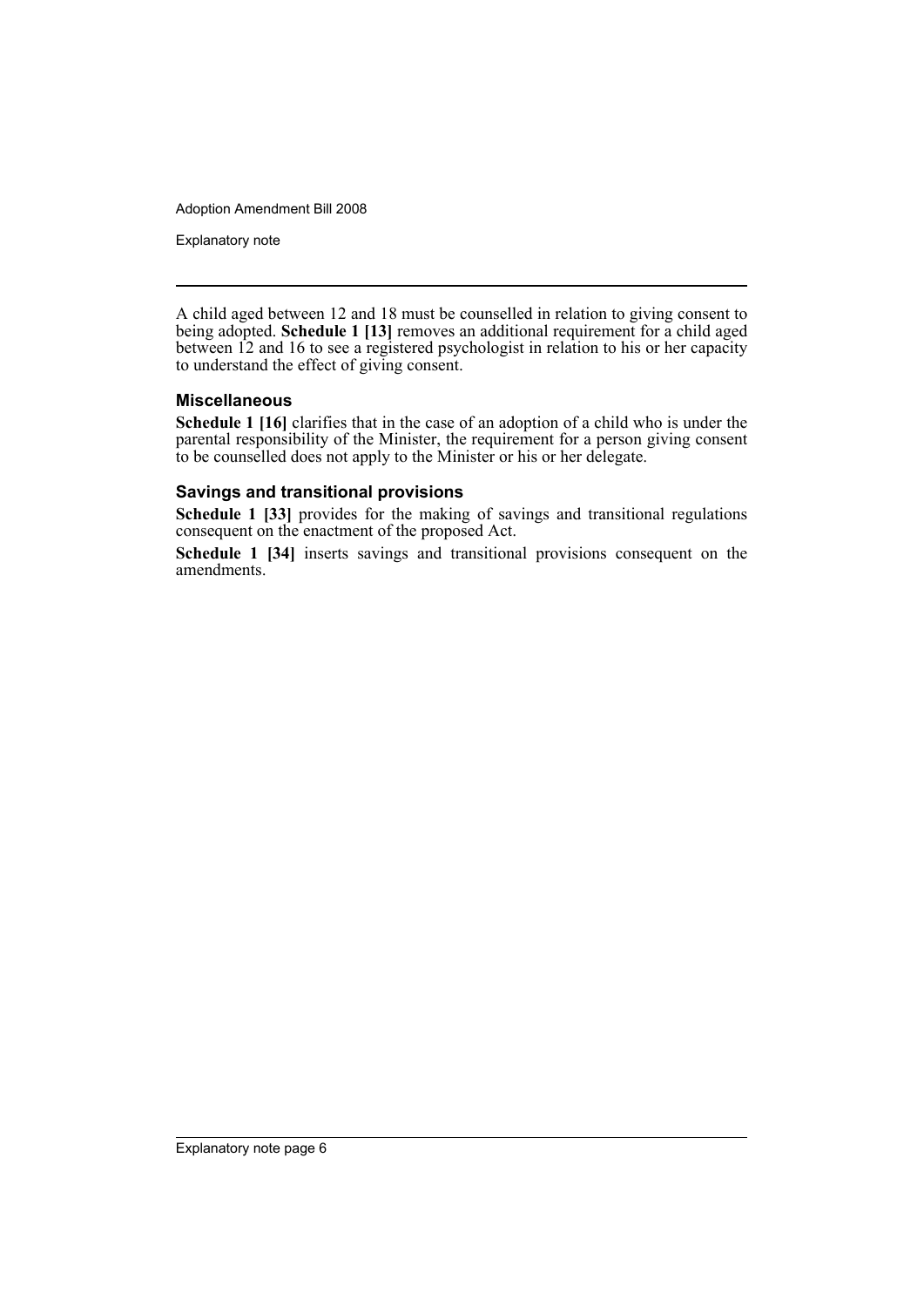First print



New South Wales

# **Adoption Amendment Bill 2008**

# **Contents**

|    |                                      | Page          |
|----|--------------------------------------|---------------|
|    | Name of Act                          |               |
| 2. | Commencement                         | $\mathcal{D}$ |
| 3  | Amendment of Adoption Act 2000 No 75 | 2             |
| 4  | Repeal of Act                        | ົ             |
|    | Schedule 1 Amendments                |               |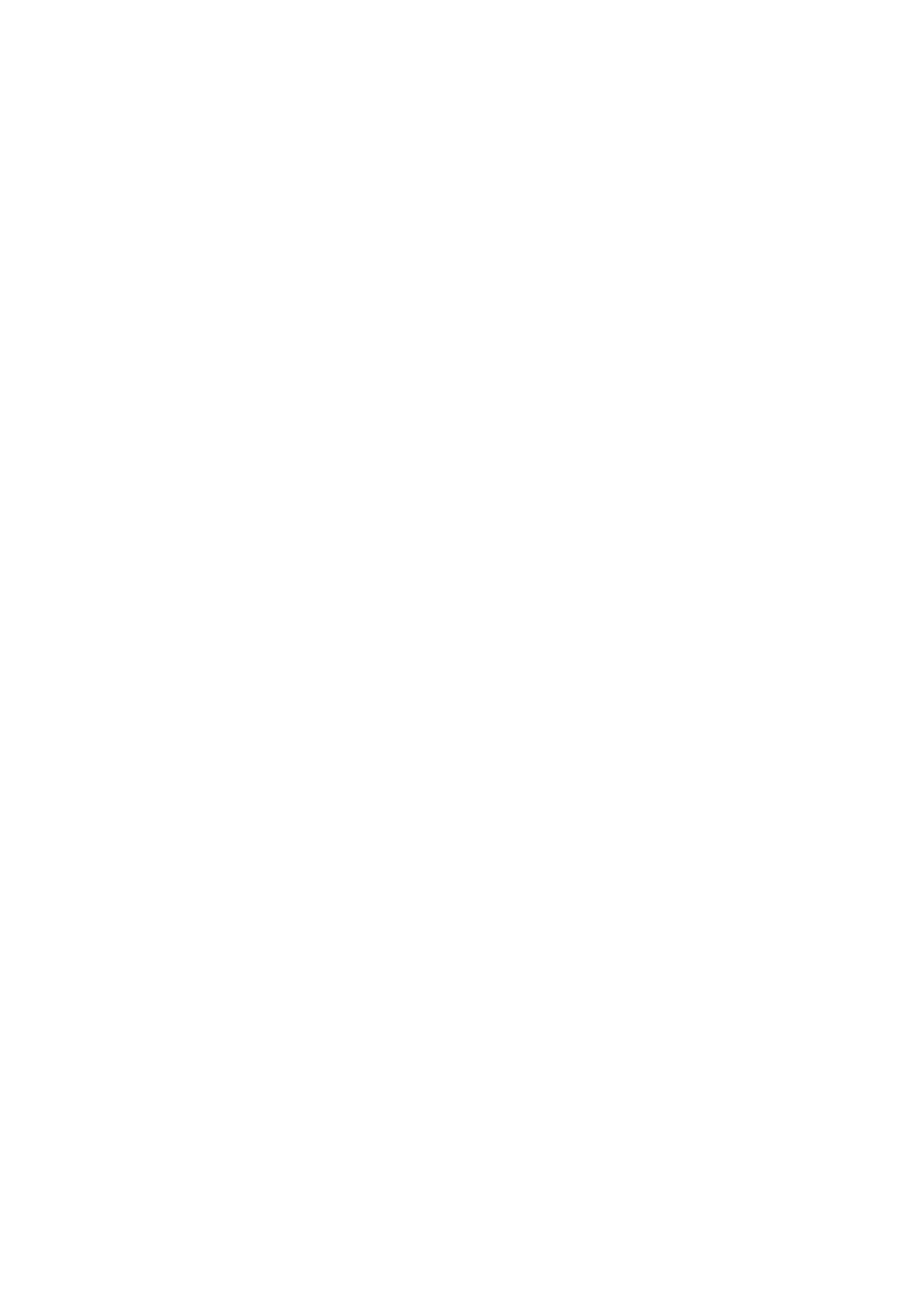

New South Wales

# **Adoption Amendment Bill 2008**

No , 2008

# **A Bill for**

An Act to amend the *Adoption Act 2000* to make further provision with respect to the adoption of children and access to adoption information.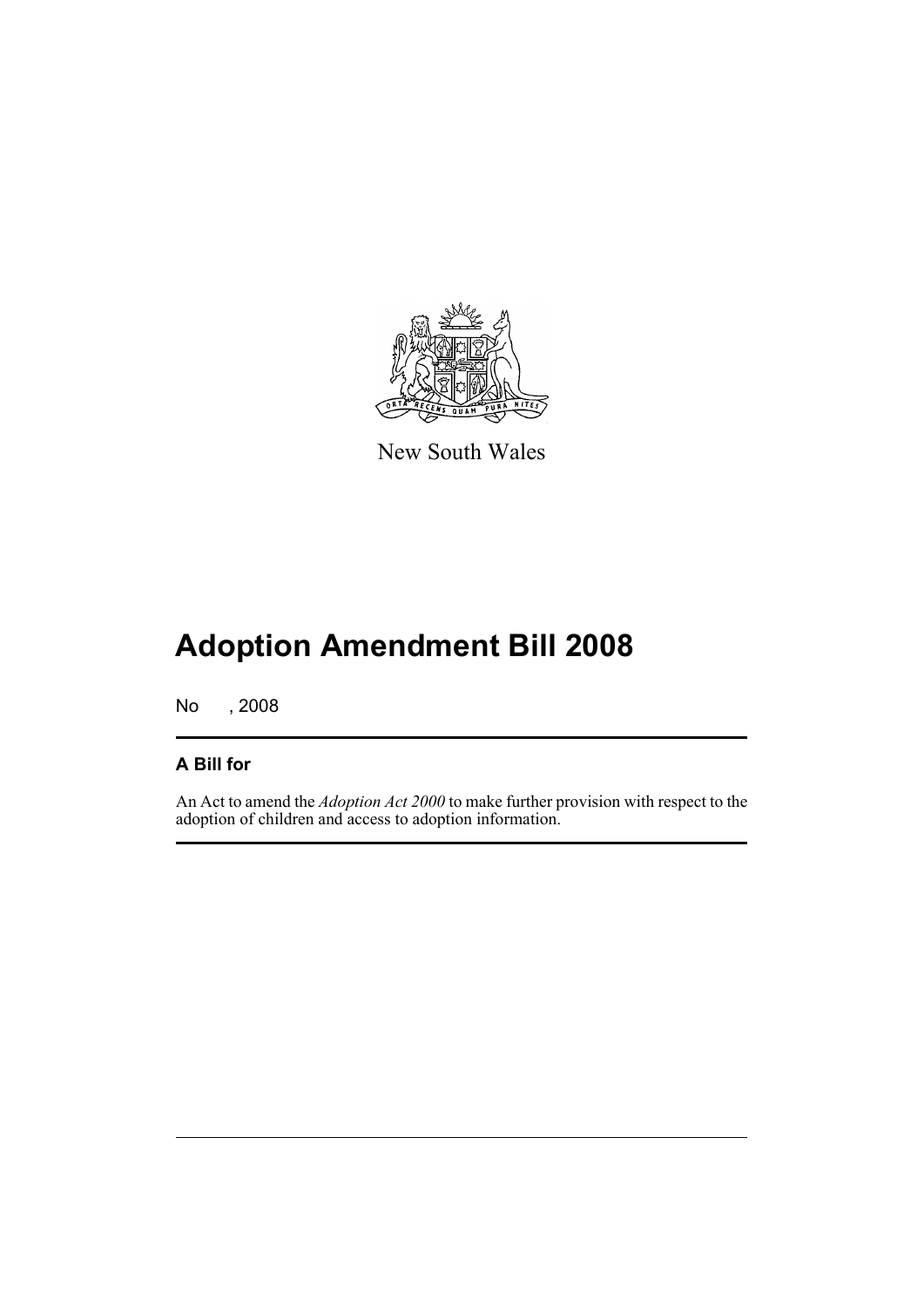## Clause 1 Adoption Amendment Bill 2008

<span id="page-9-3"></span><span id="page-9-2"></span><span id="page-9-1"></span><span id="page-9-0"></span>

|   |     | The Legislature of New South Wales enacts:                                                                                                                | 1              |
|---|-----|-----------------------------------------------------------------------------------------------------------------------------------------------------------|----------------|
| 1 |     | Name of Act                                                                                                                                               | $\overline{2}$ |
|   |     | This Act is the Adoption Amendment Act 2008.                                                                                                              | 3              |
| 2 |     | Commencement                                                                                                                                              | $\overline{4}$ |
|   |     | This Act commences on a day or days to be appointed by proclamation.                                                                                      | 5              |
| 3 |     | <b>Amendment of Adoption Act 2000 No 75</b>                                                                                                               | 6              |
|   |     | The <i>Adoption Act 2000</i> is amended as set out in Schedule 1.                                                                                         | 7              |
| 4 |     | <b>Repeal of Act</b>                                                                                                                                      | 8              |
|   | (1) | This Act is repealed on the day following the day on which all of the<br>provisions of this Act have commenced.                                           | 9<br>10        |
|   | (2) | The repeal of this Act does not, because of the operation of section 30<br>of the <i>Interpretation Act 1987</i> , affect any amendment made by this Act. | 11<br>12       |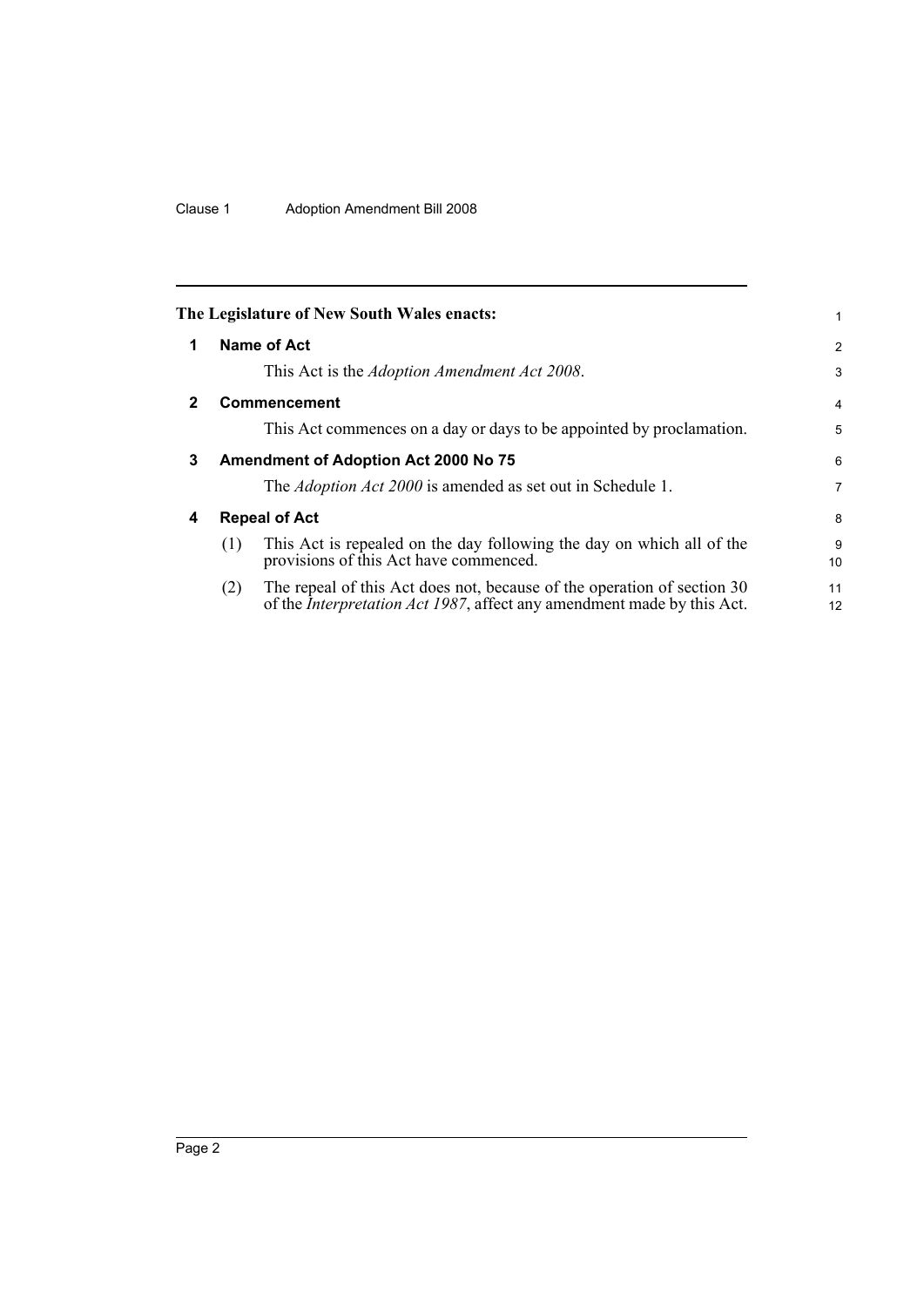<span id="page-10-0"></span>

|     | <b>Schedule 1</b>     | <b>Amendments</b>                                                                                                                                                                                  | 1              |
|-----|-----------------------|----------------------------------------------------------------------------------------------------------------------------------------------------------------------------------------------------|----------------|
|     |                       | (Section 3)                                                                                                                                                                                        | $\overline{c}$ |
| [1] |                       | Section 8 What principles are to be applied by persons making decisions<br>about the adoption of a child?                                                                                          | 3<br>4         |
|     | $8(1)(b)$ .           | Omit "not for adults wishing to acquire the care of the child," from section                                                                                                                       | 5<br>6         |
| [2] | Section 8 (1) (e1)    |                                                                                                                                                                                                    | 7              |
|     |                       | Insert after section $8(1)(e)$ :                                                                                                                                                                   | 8              |
|     |                       | undue delay in making a decision in relation to the<br>(e1)<br>adoption of a child is likely to prejudice the child's<br>welfare.                                                                  | 9<br>10<br>11  |
| [3] |                       | Section 24 Who can be adopted?                                                                                                                                                                     | 12             |
|     |                       | Omit section 24 (2) (a). Insert instead:                                                                                                                                                           | 13             |
|     |                       | has been cared for by the applicant or applicants, or by the<br>(a)<br>applicant and a deceased spouse of the applicant, as his or<br>her or their child prior to reaching the age of 18 years, or | 14<br>15<br>16 |
| [4] | <b>Section 24 (3)</b> |                                                                                                                                                                                                    | 17             |
|     | Omit the subsection.  |                                                                                                                                                                                                    | 18             |
| [5] |                       | <b>Section 28 Adoption by couple</b>                                                                                                                                                               | 19             |
|     |                       | Omit "3 years" from section 28 (4). Insert instead "2 years".                                                                                                                                      | 20             |
| [6] |                       | <b>Section 29 Adoption by relative</b>                                                                                                                                                             | 21             |
|     |                       | Omit "5 years" from section 29 (b). Insert instead "2 years".                                                                                                                                      | 22             |
| [7] |                       | Section 30 Adoption by step parent                                                                                                                                                                 | 23             |
|     |                       | Omit "3 years" from section 30 (b). Insert instead "2 years".                                                                                                                                      | 24             |
| [8] | <b>Section 30</b>     |                                                                                                                                                                                                    | 25             |
|     |                       | Insert at the end of the section after the note:                                                                                                                                                   | 26             |
|     | (2)                   | Subsection $(1)$ (b) does not apply to the adoption of a child who<br>is 18 years of age or more at the time of the application for the<br>adoption order.                                         | 27<br>28<br>29 |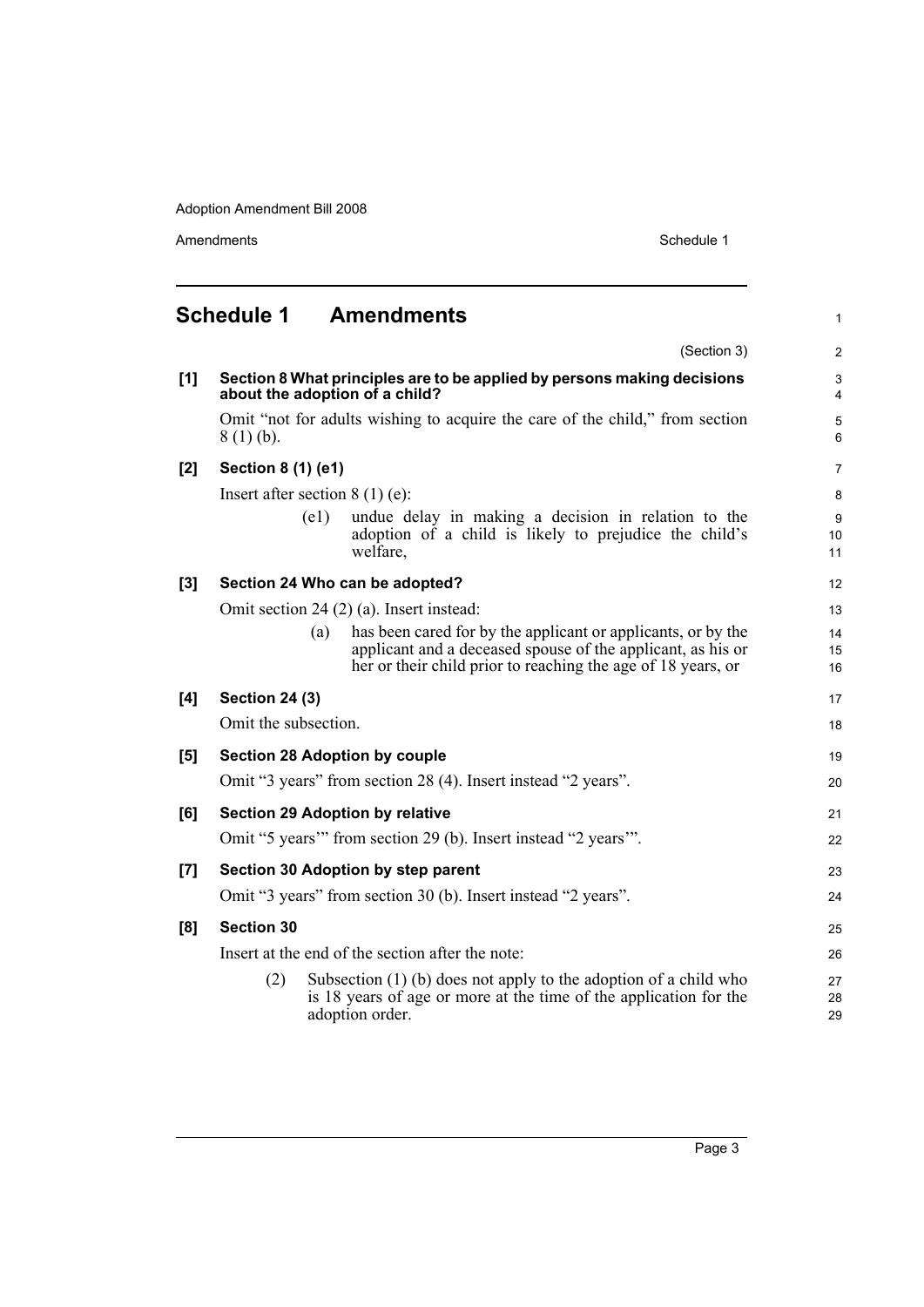Schedule 1 Amendments

| [9]    |                                |     | Section 33 Aboriginal participation in decision making                                                                                                                                                                                                                                                         | 1                          |
|--------|--------------------------------|-----|----------------------------------------------------------------------------------------------------------------------------------------------------------------------------------------------------------------------------------------------------------------------------------------------------------------|----------------------------|
|        |                                |     | Insert at the end of the section:                                                                                                                                                                                                                                                                              | $\overline{\mathbf{c}}$    |
|        | (2)                            |     | In addition, the Director-General or appropriate principal officer<br>must ensure that the placement of the child is made in<br>consultation with a local, community-based and relevant<br>Aboriginal organisation.                                                                                            | 3<br>4<br>5<br>6           |
| $[10]$ |                                |     | Section 37 Torres Strait Islander participation in decision making                                                                                                                                                                                                                                             | 7                          |
|        |                                |     | Insert at the end of the section:                                                                                                                                                                                                                                                                              | 8                          |
|        | (2)                            |     | In addition, the Director-General or appropriate principal officer<br>must ensure that the placement of the child is made in<br>consultation with a local, community-based and relevant Torres<br>Strait Islander organisation.                                                                                | 9<br>10<br>11<br>12        |
| $[11]$ |                                |     | Section 46 What is an adoption plan?                                                                                                                                                                                                                                                                           | 13                         |
|        | Insert after section $46(3)$ : |     |                                                                                                                                                                                                                                                                                                                | 14                         |
|        | (4)                            |     | If provisions of the kind referred to in subsection $(2)$ $(a)$ are<br>proposed to be included in an adoption plan, those provisions<br>should be made after consultation with a local, community-based<br>and relevant Aboriginal or Torres Strait Islander organisation.                                     | 15<br>16<br>17<br>18       |
| $[12]$ | responsibility not required    |     | Section 54 When consent of parent or person who has parental                                                                                                                                                                                                                                                   | 19<br>20                   |
|        |                                |     | Omit "5 years" from section 54 (2). Insert instead "2 years".                                                                                                                                                                                                                                                  | 21                         |
| $[13]$ |                                |     | <b>Section 55 Consent of child</b>                                                                                                                                                                                                                                                                             | 22                         |
|        |                                |     | Omit section 55 (1) (b). Insert instead:                                                                                                                                                                                                                                                                       | 23                         |
|        |                                | (b) | the counsellor has certified that the child understands the<br>effect of signing the instrument of consent (as required by<br>section $61$ , and                                                                                                                                                               | 24<br>25<br>26             |
| $[14]$ |                                |     | <b>Section 59 Mandatory written information</b>                                                                                                                                                                                                                                                                | 27                         |
|        |                                |     | Insert at the end of the section:                                                                                                                                                                                                                                                                              | 28                         |
|        | (2)                            |     | In the case of the adoption of a child by a step parent or relative<br>of the child:                                                                                                                                                                                                                           | 29<br>30                   |
|        |                                | (a) | the applicant (and not the Director-General or appropriate<br>principal officer) must ensure that a person whose consent<br>to the adoption is needed before an adoption order can be<br>made is given the mandatory written information before<br>the person consents or refuses consent to the adoption, and | 31<br>32<br>33<br>34<br>35 |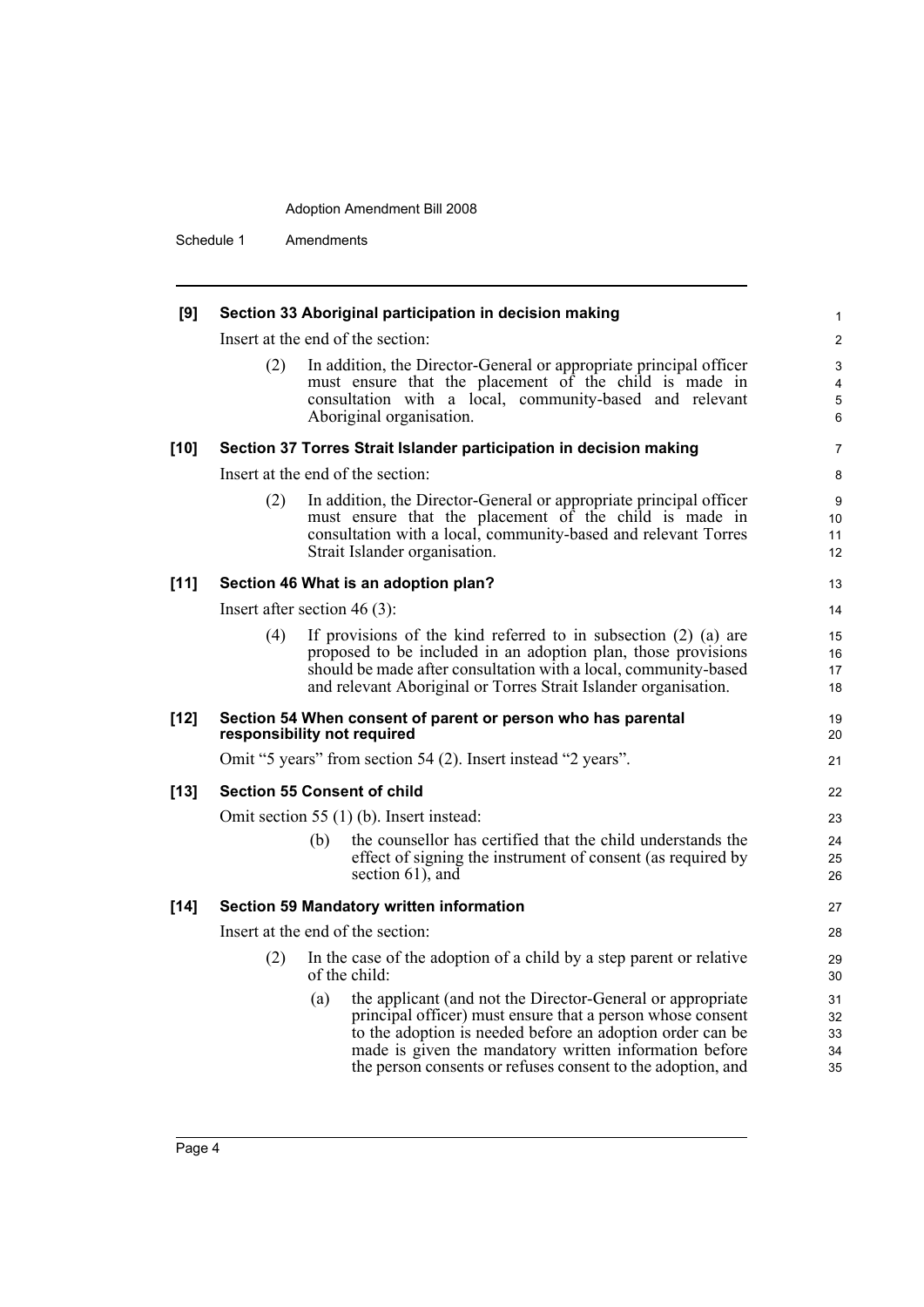|        |                      | (b) | the requirement to give that information is satisfied if the<br>information given is information in a form approved by the<br>Director-General for the purposes of compliance with this<br>subsection.                                                                                                                                                | $\mathbf{1}$<br>$\overline{c}$<br>3<br>4                      |
|--------|----------------------|-----|-------------------------------------------------------------------------------------------------------------------------------------------------------------------------------------------------------------------------------------------------------------------------------------------------------------------------------------------------------|---------------------------------------------------------------|
|        | (3)                  |     | In the case of an adoption of a child who is under the parental<br>responsibility of the Minister administering the Children and<br>Young Persons (Care and Protection) Act 1998, this section does<br>not require the mandatory written information to be given to the<br>Minister or a delegate of the Minister who can consent to the<br>adoption. | 5<br>6<br>$\overline{7}$<br>$\bf 8$<br>$\boldsymbol{9}$<br>10 |
| $[15]$ |                      |     | Section 60 When is consent to be given?                                                                                                                                                                                                                                                                                                               | 11                                                            |
|        |                      |     | Insert "(if required)" after "mandatory written information" in section 60 (b).                                                                                                                                                                                                                                                                       | 12                                                            |
| [16]   |                      |     | Section 63 Child or other person consenting must be counselled                                                                                                                                                                                                                                                                                        | 13                                                            |
|        |                      |     | Insert at the end of the section:                                                                                                                                                                                                                                                                                                                     | 14                                                            |
|        | (3)                  |     | This section does not require the Minister administering the<br>Children and Young Persons (Care and Protection) Act 1998 or<br>any delegate of the Minister to be counselled before giving<br>consent to the adoption of a child who is under the parental<br>responsibility of the Minister.                                                        | 15<br>16<br>17<br>18<br>19                                    |
| $[17]$ |                      |     | Section 87 Application to be consented to by Director-General                                                                                                                                                                                                                                                                                         | 20                                                            |
|        | Omit section 87 (c). |     |                                                                                                                                                                                                                                                                                                                                                       | 21                                                            |
| [18]   | <b>Section 87</b>    |     |                                                                                                                                                                                                                                                                                                                                                       | 22                                                            |
|        |                      |     | Insert at the end of the section:                                                                                                                                                                                                                                                                                                                     | 23                                                            |
|        | (2)                  |     | Despite subsection $(1)$ (a), the consent of the Director-General to<br>an application for an adoption order is not required:                                                                                                                                                                                                                         | 24<br>25                                                      |
|        |                      | (a) | if the applicant is a step parent or relative of the child, or                                                                                                                                                                                                                                                                                        | 26                                                            |
|        |                      | (b) | if the application relates to an intercountry adoption.                                                                                                                                                                                                                                                                                               | 27                                                            |
| [19]   | <b>Section 91</b>    |     |                                                                                                                                                                                                                                                                                                                                                       | 28                                                            |
|        |                      |     | Omit the section. Insert instead:                                                                                                                                                                                                                                                                                                                     | 29                                                            |
|        | 91                   |     | Report required before order made for adoption of child                                                                                                                                                                                                                                                                                               | 30                                                            |
|        | (1)                  |     | The Court may not make an order for the adoption of a child<br>under 18 years of age unless a report in writing concerning the<br>proposed adoption has been provided to the Court by the<br>applicant.                                                                                                                                               | 31<br>32<br>33<br>34                                          |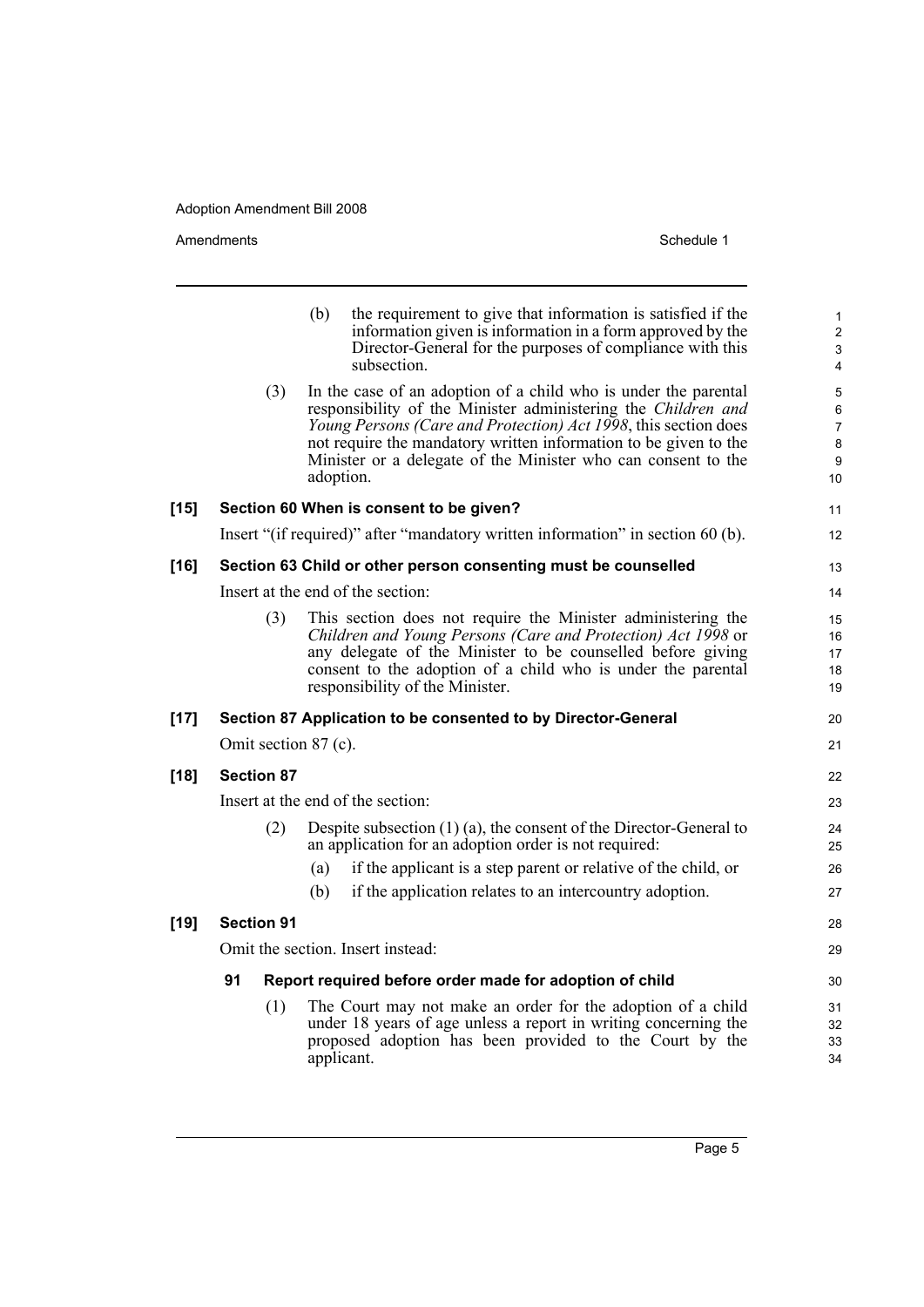Schedule 1 Amendments

|        | (2)                                                                                                                       | The report is to be accepted by the Court only if it has been<br>prepared by the Director-General, an approved assessor or a<br>principal officer.                                                                                                    | $\mathbf{1}$<br>$\overline{c}$<br>3                           |
|--------|---------------------------------------------------------------------------------------------------------------------------|-------------------------------------------------------------------------------------------------------------------------------------------------------------------------------------------------------------------------------------------------------|---------------------------------------------------------------|
|        | (3)                                                                                                                       | This section does not prevent the Director-General from making<br>a report to the Court in relation to the adoption of a child before<br>the Court if the Director-General considers it appropriate to do<br>SO.                                      | $\overline{\mathbf{4}}$<br>$\mathbf 5$<br>6<br>$\overline{7}$ |
|        | (4)                                                                                                                       | The Court may require the Director-General to make a report in<br>relation to an application for an adoption order made by a person<br>other than the Director-General, but only if the child is under 18<br>years of age.                            | 8<br>$\boldsymbol{9}$<br>10<br>11                             |
|        | (5)                                                                                                                       | However, the Court is not to require the Director-General to<br>make<br>report unless the Court considers that the<br>a<br>Director-General should report on the case because of:                                                                     | 12<br>13<br>14                                                |
|        |                                                                                                                           | (a)<br>particular concerns about the safety, welfare or well-being<br>of the child concerned, or                                                                                                                                                      | 15<br>16                                                      |
|        |                                                                                                                           | serious concerns about the reliability or independence of a<br>(b)<br>report made by an approved assessor or a principal officer<br>concerning the case, or                                                                                           | 17<br>18<br>19                                                |
|        |                                                                                                                           | other exceptional circumstances.<br>(c)                                                                                                                                                                                                               | 20                                                            |
|        | (6)                                                                                                                       | The Court may require the Director-General to make such a<br>report within a period of 6 months after the date of the making of<br>the application or such other period as the Court may, having<br>regard to the circumstances of the case, specify. | 21<br>22<br>23<br>24                                          |
|        | (7)                                                                                                                       | In this section, an <i>approved assessor</i> means a person, or a person<br>of a class, approved by the Director-General from time to time,<br>by order in writing, to provide a report to the Court for the<br>purposes of this section.             | 25<br>26<br>27<br>28                                          |
| $[20]$ |                                                                                                                           | Section 101 Names of adopted children                                                                                                                                                                                                                 | 29                                                            |
|        | Omit "unless there are special reasons, related to the best interests of the child,<br>to do so" from section 101 $(5)$ . |                                                                                                                                                                                                                                                       |                                                               |
|        | interests of the child".                                                                                                  | Insert instead "unless the Court is satisfied that the name change is in the best                                                                                                                                                                     | 32<br>33                                                      |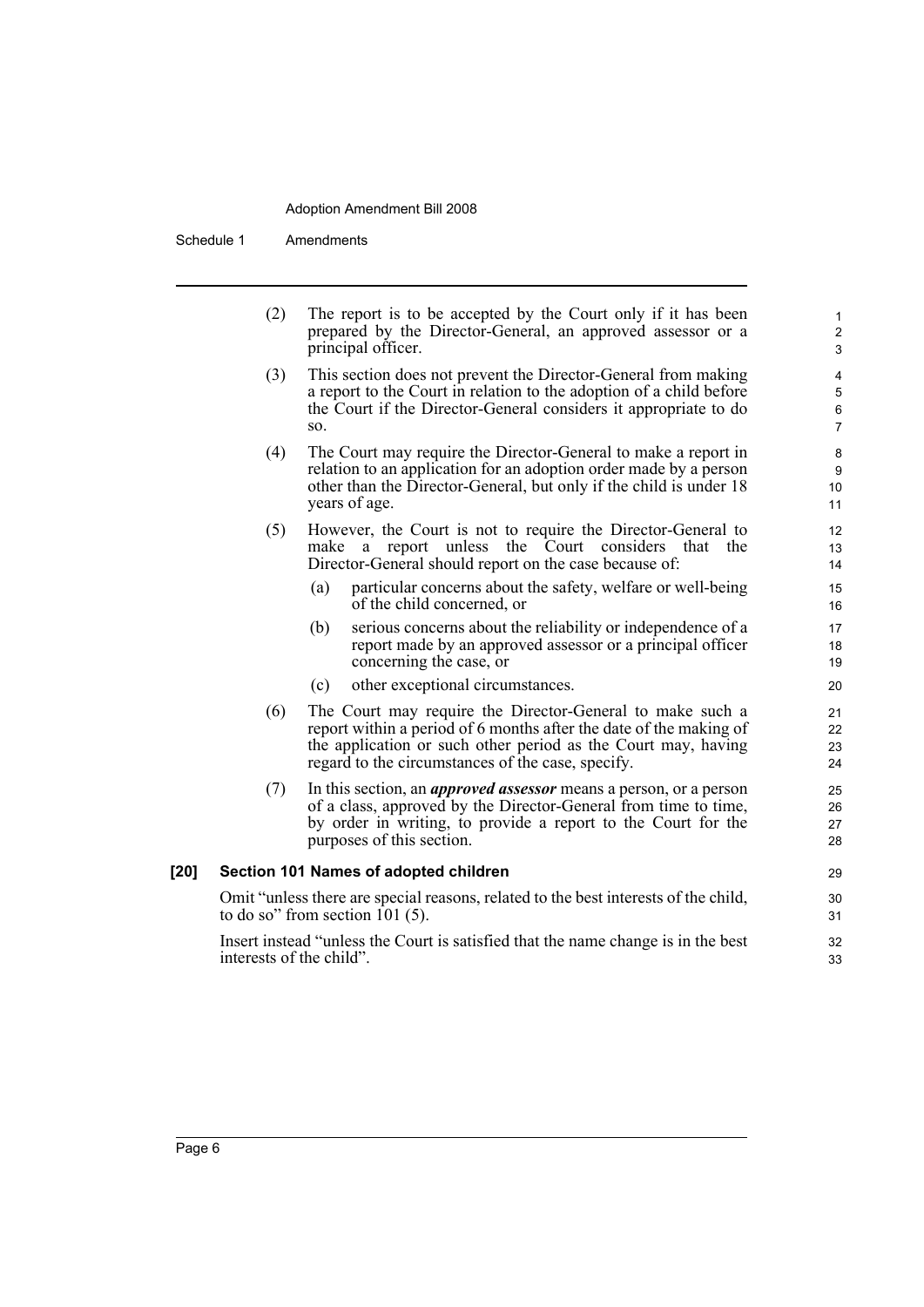| [21]   |      | Section 101 (5), note            |                                                                                                                                                                                                                                                                                                                                                                                                                                                                                   | 1                                            |
|--------|------|----------------------------------|-----------------------------------------------------------------------------------------------------------------------------------------------------------------------------------------------------------------------------------------------------------------------------------------------------------------------------------------------------------------------------------------------------------------------------------------------------------------------------------|----------------------------------------------|
|        |      | Insert after section 101 $(5)$ : | <b>Note.</b> Section 8 sets out the principles that are to be applied by persons<br>making decisions about the adoption of a child, and includes the<br>principle that a child's given name or names, identity, language and<br>cultural and religious ties should, as far as possible, be identified and<br>preserved.                                                                                                                                                           | $\overline{c}$<br>3<br>4<br>5<br>6<br>7      |
| $[22]$ |      | <b>Section 133A</b>              |                                                                                                                                                                                                                                                                                                                                                                                                                                                                                   | 8                                            |
|        |      | Insert after section 133:        |                                                                                                                                                                                                                                                                                                                                                                                                                                                                                   | 9                                            |
|        | 133A |                                  | Definition of "presumptive father"                                                                                                                                                                                                                                                                                                                                                                                                                                                | 10                                           |
|        |      |                                  | In this Chapter:                                                                                                                                                                                                                                                                                                                                                                                                                                                                  | 11                                           |
|        |      |                                  | <i>presumptive father</i> of an adopted person means a man who<br>claims to be the birth parent of the adopted person and who:                                                                                                                                                                                                                                                                                                                                                    | 12<br>13                                     |
|        |      | (a)                              | is shown on the adopted person's original birth certificate<br>as the adopted person's father, or                                                                                                                                                                                                                                                                                                                                                                                 | 14<br>15                                     |
|        |      | (b)                              | is a person whom the Director-General, Registrar or other<br>information source is entitled to presume, under any law<br>(including a law of another State, the Commonwealth or of<br>a country outside Australia), to be the adopted person's<br>father.                                                                                                                                                                                                                         | 16<br>17<br>18<br>19<br>20                   |
| $[23]$ |      |                                  | Chapter 8, Part 2, Division 1                                                                                                                                                                                                                                                                                                                                                                                                                                                     | 21                                           |
|        |      |                                  | Insert after the heading to Part 2 of Chapter 8:                                                                                                                                                                                                                                                                                                                                                                                                                                  | 22                                           |
|        |      | <b>Division 1</b>                | Access entitlements (adoptions after 2008<br>changes)                                                                                                                                                                                                                                                                                                                                                                                                                             | 23<br>24                                     |
|        | 133B |                                  | <b>Application of Division</b>                                                                                                                                                                                                                                                                                                                                                                                                                                                    | 25                                           |
|        |      | Division 2.                      | This Division applies in respect of an adoption given effect to by<br>an adoption order made on or after the commencement of this<br>Division as a consequence of an application for an adoption order<br>made on or after the commencement of this Division.<br>Note. Changes to access entitlements were made by the Adoption<br>Amendment Act 2008 (which inserted this Division into this Act). For<br>access entitlements in relation to adoptions before those changes, see | 26<br>27<br>28<br>29<br>30<br>31<br>32<br>33 |
|        | 133C |                                  | Adopted person's rights                                                                                                                                                                                                                                                                                                                                                                                                                                                           | 34                                           |
|        |      | (1)                              | An adopted person is entitled to receive (subject to this Act):                                                                                                                                                                                                                                                                                                                                                                                                                   | 35                                           |
|        |      | (a)                              | the person's original birth certificate, and                                                                                                                                                                                                                                                                                                                                                                                                                                      | 36                                           |
|        |      | (b)                              | his or her adopted person's birth record, and                                                                                                                                                                                                                                                                                                                                                                                                                                     | 37                                           |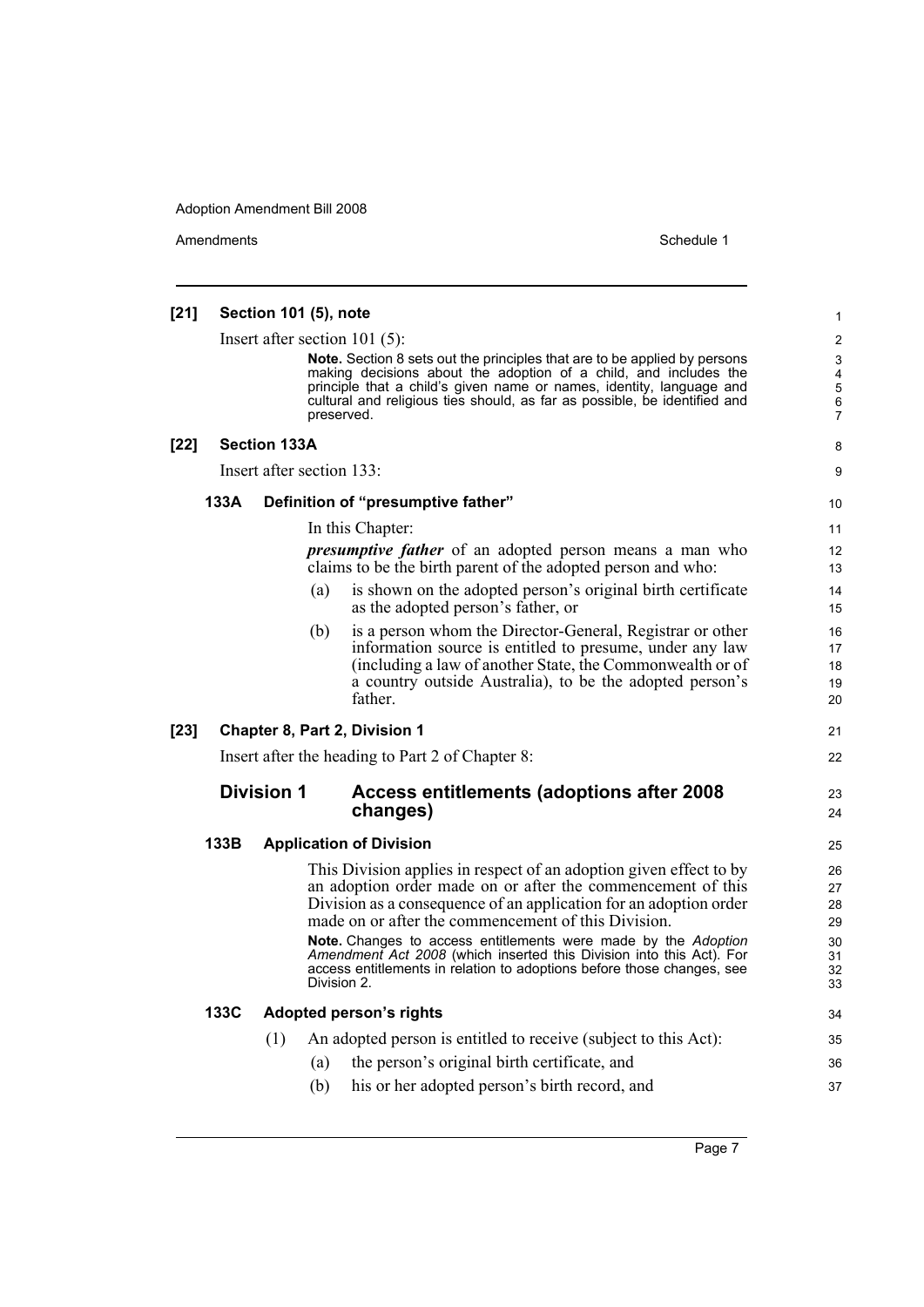Schedule 1 Amendments

| (c) | any prescribed information relating to the adopted person |  |
|-----|-----------------------------------------------------------|--|
|     | held by an information source.                            |  |

- (2) Despite subsection (1) (a), an intercountry adopted person is entitled to receive his or her original birth certificate only if such a certificate is held by an information source.
- (3) An adopted person who is less than 18 years of age is not entitled to receive his or her original birth certificate or adopted person's birth record, or prescribed information, except with the consent of:
	- (a) his or her surviving adoptive parents, or
	- (b) the Director-General if there are no surviving adoptive parents or if they cannot be found or if there is, in the opinion of the Director-General, any other sufficient reason to dispense with their consent.

#### **133D Adoptive parent's rights**

- (1) An adoptive parent of an adopted person is entitled to receive (subject to this Act):
	- (a) the adopted person's original birth certificate, and
	- (b) the adopted person's birth record, and
	- (c) any prescribed information relating to the adopted person held by an information source.
- (2) Despite subsection  $(1)$  (a), the adoptive parents of an intercountry adopted person are entitled to receive the adopted person's original birth certificate only if such a certificate is held by an information source.

#### **133E Birth parent's rights**

- (1) A birth parent of an adopted person is entitled to receive (subject to this  $\vec{A}ct$ :
	- (a) the amended birth certificate of the adopted person if a record of the adoption of the person is registered under the *Births, Deaths and Marriages Registration Act 1995*, and
	- (b) the adopted person's birth record, and
	- (c) any prescribed information relating to the adopted person or adoptive parents held by an information source.
- (2) A birth parent of an adopted person who is less than 18 years of age is not entitled to receive any adoption information held by an information source unless the birth parent produces to the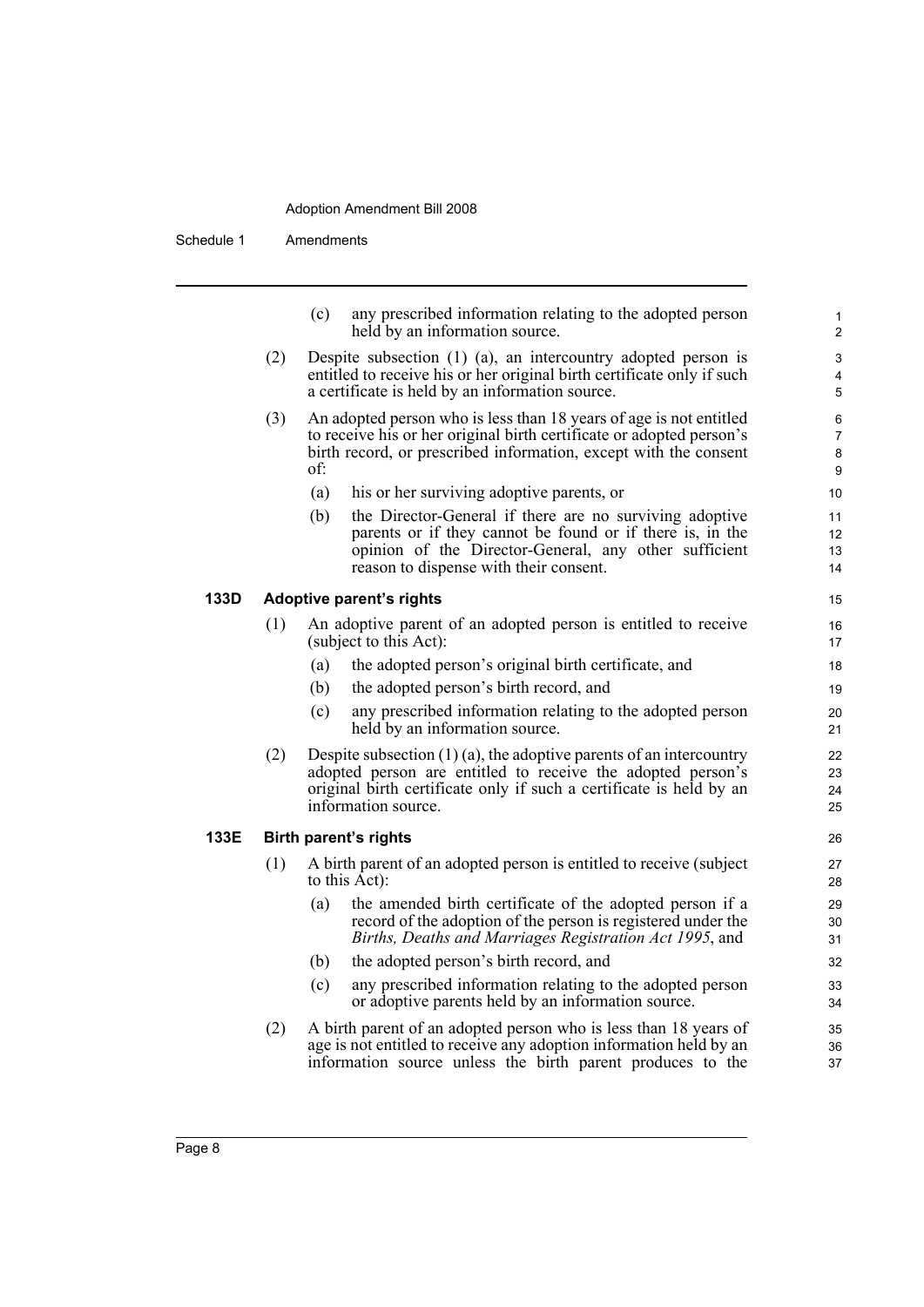Amendments **Amendments** Schedule 1

information source an authority authorising the information source to supply the adoption information issued by the Director-General. (3) The Director-General may issue, or refuse to issue, an authority to supply adoption information to the birth parent of an adopted person who is less than 18 years of age. (4) The Director-General may refuse to issue the authority only if, in the opinion of the Director-General, it would pose a risk to the safety, welfare or well-being of the adopted child or adoptive parents. (5) The Director-General is required to comply with any guidelines prescribed by the regulations in determining whether the supply of information poses a risk to the safety, welfare or well-being of an adopted child or adoptive parents. (6) The Director-General may issue an authority to supply adoption information under this section subject to conditions. (7) An information source must not supply any adoption information that is the subject of such an authority in contravention of any such conditions imposed by the Director-General. (8) In this section, a reference to a birth parent of an adopted person includes a reference to a presumptive father of an adopted person. **133F Discretion to supply other information to birth parents** (1) A designated person may supply a birth parent with prescribed information held by an information source about an adopted person who is less than 18 years of age without production of the amended birth certificate of the adopted person or authority to supply the adoption information if, in the opinion of the designated person, the information could not be used to identify the adopted person or his or her adoptive parents. (2) A birth parent of an adopted person may request the Director-General or a principal officer to take such action as is reasonable in the circumstances to ascertain from the adopted person's adoptive parents information of a kind prescribed by the regulations as to the current physical and emotional well-being of the adopted person. (3) A birth parent of an adopted person is entitled to receive from the 1 2 3 4 5 6 7 8 9 10 11 12 13 14 15 16 17 18 19  $20$ 21  $22$  $23$ 24 25 26 27 28 29 30 31 32 33 34 35 36 37

Director-General (or from an information source authorised to supply the information) any information obtained in response to a request made under this section:

Page 9

38 39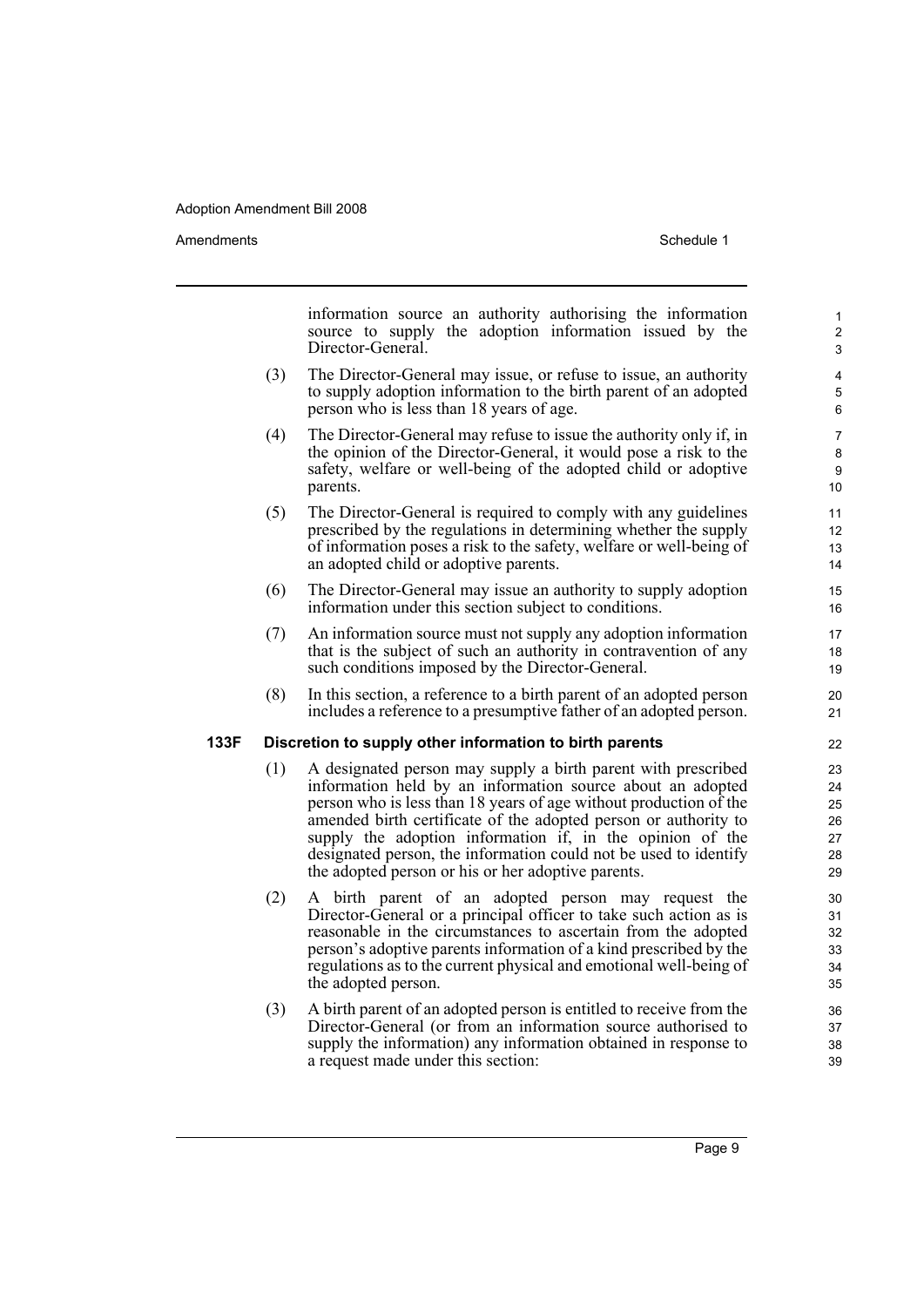Schedule 1 Amendments

(a) that the Director-General considers does not identify, or could not be used to identify, the adoptive parents, and

- (b) if, in the opinion of the Director-General, it would promote the welfare and best interests of any of the parties concerned.
- (4) In this section, a reference to a birth parent of an adopted person includes a reference to a presumptive father of an adopted person.

#### **133G Non-adopted sibling's rights**

- (1) A non-adopted sibling of an adopted person is entitled to receive (subject to this Act) any prescribed information relating to the adopted person.
- (2) A non-adopted sibling who is less than 18 years of age is not entitled to receive any prescribed information relating to an adopted person except with the consent of:
	- (a) the surviving parents of the non-adopted sibling, or
	- (b) the Director-General, if there are no surviving parents or if they cannot be found or if there is, in the opinion of the Director-General, any other sufficient reason to dispense with their consent.
- (3) A non-adopted sibling of an adopted person who is less than 18 years of age is not entitled to receive any prescribed information held by an information source relating to the adopted person unless the non-adopted sibling produces to the information source an authority authorising the information source to supply the prescribed information issued by the Director-General.
- (4) The Director-General may issue, or refuse to issue, an authority to supply adoption information to a non-adopted sibling of an adopted person who is less than 18 years of age.
- (5) The Director-General may refuse to issue the authority only if, in the opinion of the Director-General, it would pose a risk to the safety, welfare or well-being of the adopted child or adoptive parents.
- (6) The Director-General is required to comply with any guidelines prescribed by the regulations in determining whether the supply of information poses a risk to the safety, welfare or well-being of an adopted child or adoptive parents.
- (7) The Director-General may issue an authority to supply adoption information under this section subject to conditions.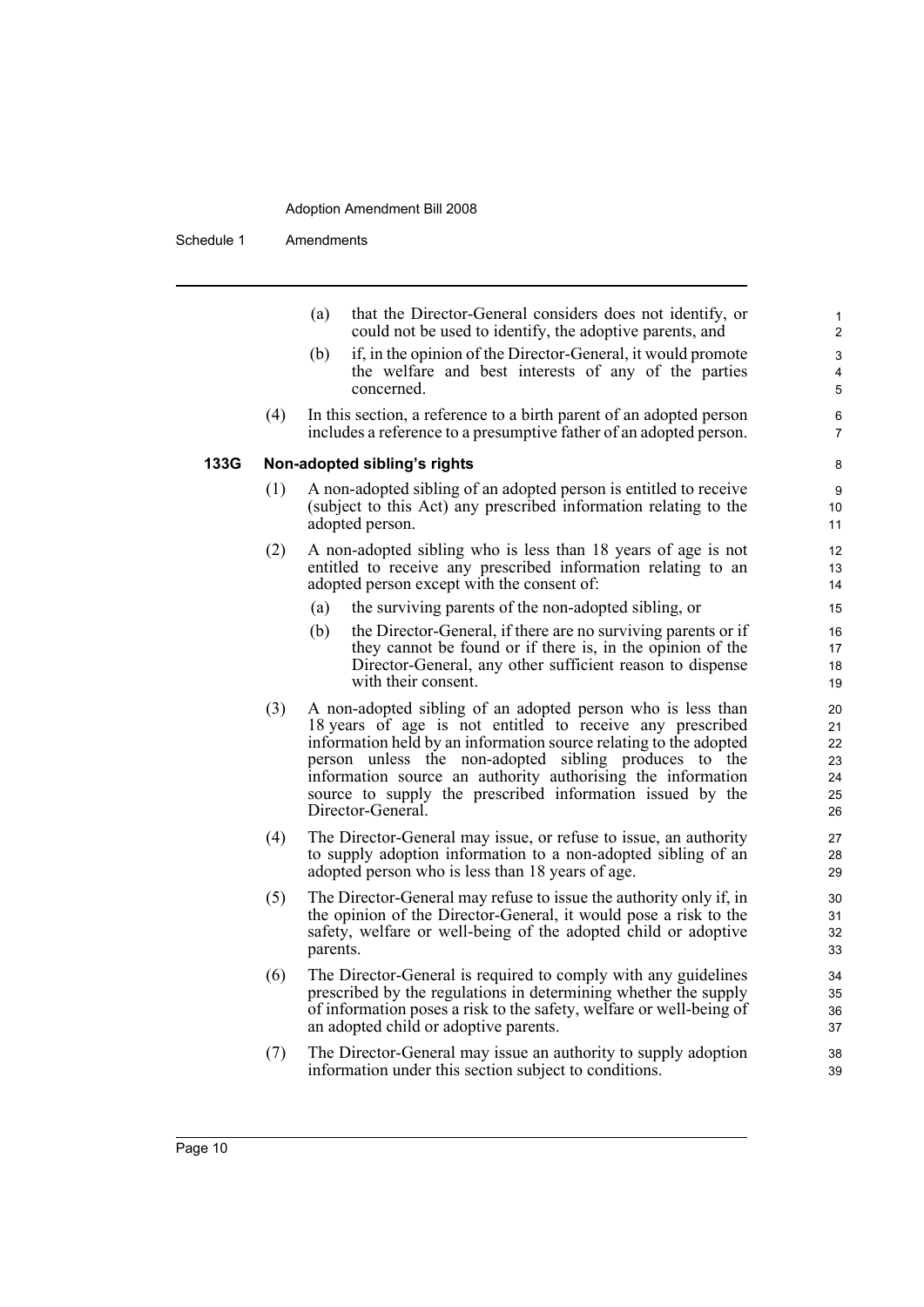|        |      | (8)                    |                           | An information source must not supply any adoption information<br>that is the subject of such an authority in contravention of any<br>such conditions imposed by the Director-General. | 1<br>$\overline{c}$<br>3 |
|--------|------|------------------------|---------------------------|----------------------------------------------------------------------------------------------------------------------------------------------------------------------------------------|--------------------------|
|        |      | (9)                    |                           | In this section, a <i>non-adopted sibling</i> of an adopted person means<br>a sibling of an adopted person who is not himself or herself an<br>adopted person.                         | 4<br>5<br>6              |
| $[24]$ |      |                        |                           | Chapter 8, Part 2, Division 2                                                                                                                                                          | 7                        |
|        |      |                        |                           | Insert before section 134:                                                                                                                                                             | 8                        |
|        |      | <b>Division 2</b>      |                           | <b>Continuation of former access entitlements</b><br>(adoptions before 2008 changes)                                                                                                   | 9<br>10                  |
|        | 133H |                        |                           | <b>Application of Division</b>                                                                                                                                                         | 11                       |
|        |      |                        | applies.                  | This Division does not apply to adoptions to which Division 1                                                                                                                          | 12<br>13                 |
| $[25]$ |      |                        |                           | Section 136 Birth parent's rights                                                                                                                                                      | 14                       |
|        |      |                        | Omit section $136(2)$ .   |                                                                                                                                                                                        | 15                       |
| $[26]$ |      | <b>Section 136 (7)</b> |                           |                                                                                                                                                                                        | 16                       |
|        |      |                        |                           | Insert after section 136 $(6)$ (before the note):                                                                                                                                      | 17                       |
|        |      | (7)                    |                           | In this section, a reference to a birth parent of an adopted person<br>includes a reference to a presumptive father of an adopted person.                                              | 18<br>19                 |
| $[27]$ |      | <b>Section 136A</b>    |                           |                                                                                                                                                                                        | 20                       |
|        |      |                        | Insert after section 136: |                                                                                                                                                                                        | 21                       |
|        | 136A |                        | (cf Al Act s 12A)         | Discretion to withhold supply or to supply subject to conditions                                                                                                                       | 22                       |
|        |      | (1)                    |                           | The following persons may request the Director-General to act<br>under this section:                                                                                                   | 23<br>24                 |
|        |      |                        | (a)                       | an adopted person who is 18 or more years old,                                                                                                                                         | 25                       |
|        |      |                        | (b)                       | a birth parent,                                                                                                                                                                        | 26                       |
|        |      |                        | (c)                       | an adoptive parent of a person who is less than 18 years of<br>age,                                                                                                                    | 27<br>28                 |
|        |      |                        | (d)                       | an adoptive parent of a person who is 18 or more years of<br>age and who has consented to the request being made.                                                                      | 29<br>30                 |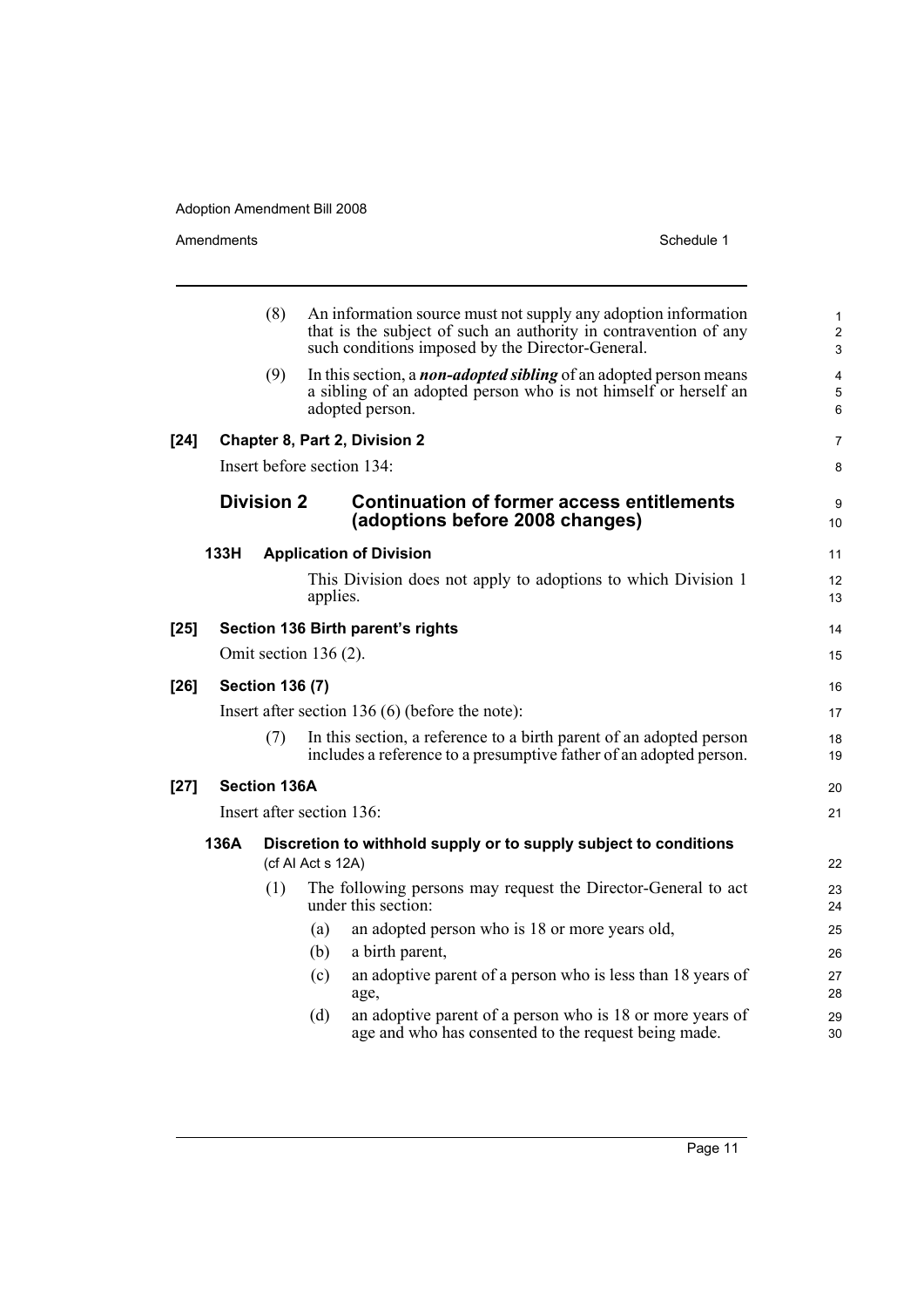Schedule 1 Amendments

|        | (2)               | The Director-General may, at the request of a person referred to<br>in subsection $(1)$ :                                                                                                                                                                                            | $\mathbf{1}$<br>$\overline{2}$            |
|--------|-------------------|--------------------------------------------------------------------------------------------------------------------------------------------------------------------------------------------------------------------------------------------------------------------------------------|-------------------------------------------|
|        |                   | refuse to issue an authority authorising an information<br>(a)<br>source to supply adoption information to which an<br>entitlement arises under this Division, or                                                                                                                    | 3<br>$\overline{4}$<br>5                  |
|        |                   | supply such information subject to conditions specified in<br>(b)<br>writing by the Director-General.                                                                                                                                                                                | 6<br>$\overline{7}$                       |
|        | (3)               | The Director-General may refuse to issue an authority to supply<br>adoption information under this section only if, in the opinion of<br>the Director-General, exceptional circumstances exist that make<br>it necessary to do so to prevent serious harm to a party concerned.      | 8<br>9<br>10<br>11                        |
|        | (4)               | Conditions that may be imposed by the Director-General under<br>this section include conditions requiring the person entitled to the<br>adoption information to undergo counselling by a person<br>specified by the Director-General before the adoption<br>information is supplied. | $12 \overline{ }$<br>13<br>14<br>15<br>16 |
|        | (5)               | The Director-General must deal with a request under this section<br>in accordance with any guidelines prescribed by the regulations.                                                                                                                                                 | 17<br>18                                  |
|        | (6)               | An information source must not supply any adoption information<br>that is the subject of an authority to supply adoption information<br>imposing conditions on its supply unless the conditions are<br>complied with.                                                                | 19<br>20<br>21<br>22                      |
|        | (7)               | The Director-General may not (despite section 206) delegate to<br>another person the exercise of any<br>function of the<br>Director-General under this section.                                                                                                                      | 23<br>24<br>25                            |
| $[28]$ |                   | Chapter 8, Part 2, Division 3, heading                                                                                                                                                                                                                                               | 26                                        |
|        |                   | Insert before section 137:                                                                                                                                                                                                                                                           | 27                                        |
|        | <b>Division 3</b> | <b>Miscellaneous</b>                                                                                                                                                                                                                                                                 | 28                                        |
| [29]   |                   | Section 137 Access to adoption information by relatives and others after<br>death of adopted person or birth parent                                                                                                                                                                  | 29<br>30                                  |
|        |                   | Insert after section $137(5)$ :                                                                                                                                                                                                                                                      | 31                                        |
|        | (5A)              | This section does not limit the entitlements of a non-adopted<br>sibling of an adopted person under Division 1.                                                                                                                                                                      | 32<br>33                                  |
|        |                   |                                                                                                                                                                                                                                                                                      |                                           |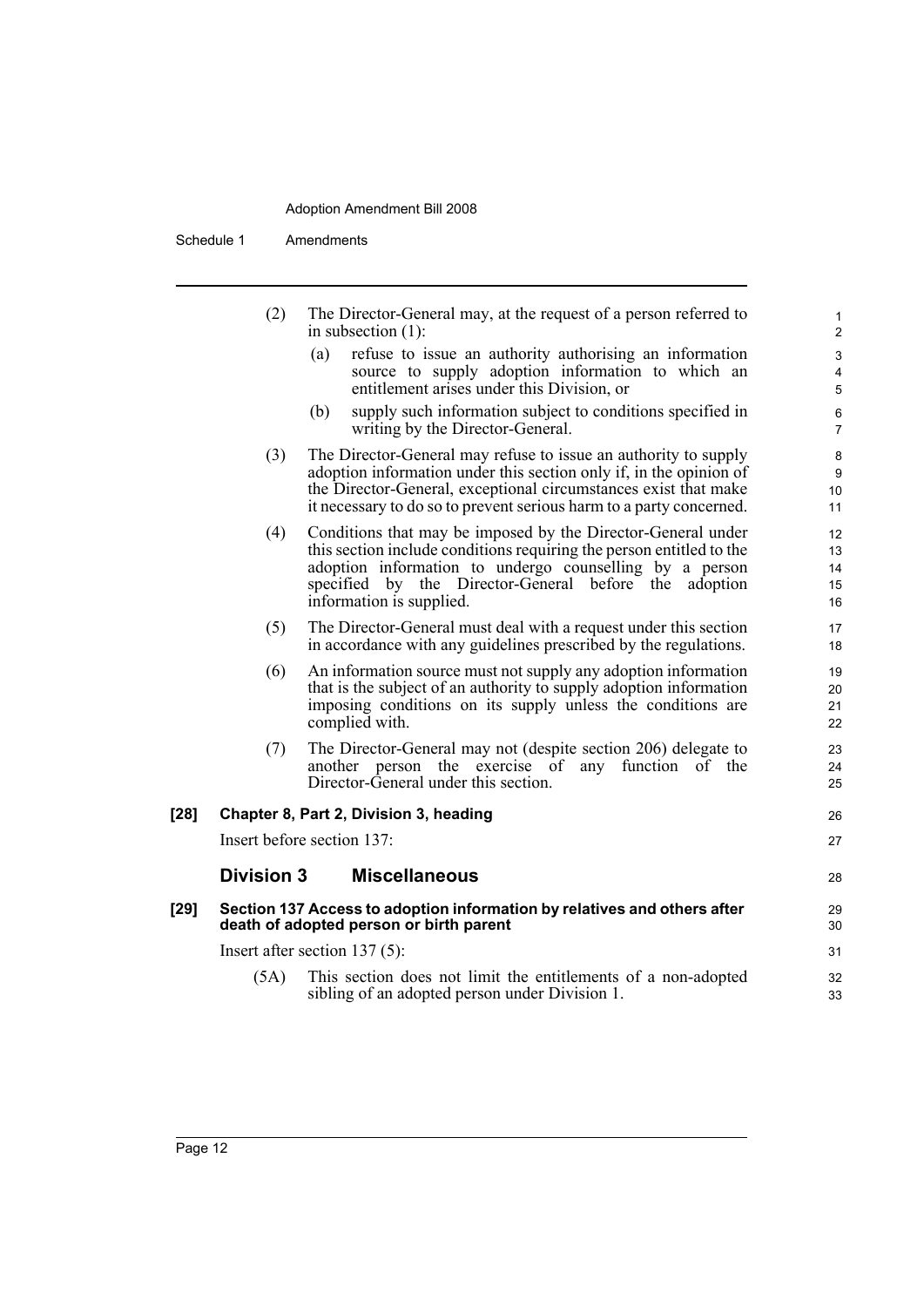| $[30]$ |     |                   | Section 140 Discretion to supply adoption information                                                                                                                                                                                                                                                                              | 1                                  |
|--------|-----|-------------------|------------------------------------------------------------------------------------------------------------------------------------------------------------------------------------------------------------------------------------------------------------------------------------------------------------------------------------|------------------------------------|
|        |     |                   | Omit section 140 (3). Insert instead:                                                                                                                                                                                                                                                                                              | $\overline{c}$                     |
|        |     | (3)               | The Director-General may supply (or authorise an information<br>source to supply) adoption information or other information to<br>any person who is not entitled under this Part to receive adoption<br>information or other information under this Part if, in the opinion<br>of the Director-General, it is reasonable to do so. | 3<br>4<br>5<br>6<br>$\overline{7}$ |
| $[31]$ |     |                   | Section 141 Discretion to withhold supply (or authorise the withholding<br>of supply) of information or to supply it subject to conditions                                                                                                                                                                                         | 8<br>9                             |
|        |     | Omit the section. |                                                                                                                                                                                                                                                                                                                                    | 10                                 |
| $[32]$ |     |                   | Sections 180 and 180A                                                                                                                                                                                                                                                                                                              | 11                                 |
|        |     |                   | Omit section 180. Insert instead:                                                                                                                                                                                                                                                                                                  | 12                                 |
|        | 180 |                   | Restriction on publication of material identifying persons affected<br>by adoption application                                                                                                                                                                                                                                     | 13<br>14                           |
|        |     | (1)               | A person must not publish material that identifies, or is<br>reasonably likely to identify, a person as a person affected by an<br>adoption application.<br>Maximum penalty: 25 penalty units or imprisonment for<br>12 months, or both.                                                                                           | 15<br>16<br>17<br>18<br>19         |
|        |     | (2)               | For the purposes of this section, each of the following persons is<br>a <i>person affected</i> by an adopted application:                                                                                                                                                                                                          | 20<br>21                           |
|        |     |                   | (a)<br>a child in relation to whom an adoption application is<br>made,                                                                                                                                                                                                                                                             | 22<br>23                           |
|        |     |                   | (b)<br>a person who makes an adoption application,                                                                                                                                                                                                                                                                                 | 24                                 |
|        |     |                   | the mother and father of the child in relation to whom an<br>(c)<br>adoption application is made, and any other person who<br>has parental responsibility for the child when the adoption<br>application is made.                                                                                                                  | 25<br>26<br>27<br>28               |
|        |     | (3)               | This section does not prohibit:                                                                                                                                                                                                                                                                                                    | 29                                 |
|        |     |                   | the publication of any material with the authority of the<br>(a)<br>Court under section 180A, or                                                                                                                                                                                                                                   | 30<br>31                           |
|        |     |                   | the publication of an official report of proceedings in the<br>(b)<br>Court that includes the name of any person the publication<br>of which would otherwise be prohibited by this section.                                                                                                                                        | 32<br>33<br>34                     |
|        |     | (4)               | This section does not prohibit the publication of any material<br>after an adoption application and any proceedings in the Court<br>with respect to the application have been finally disposed of:                                                                                                                                 | 35<br>36<br>37                     |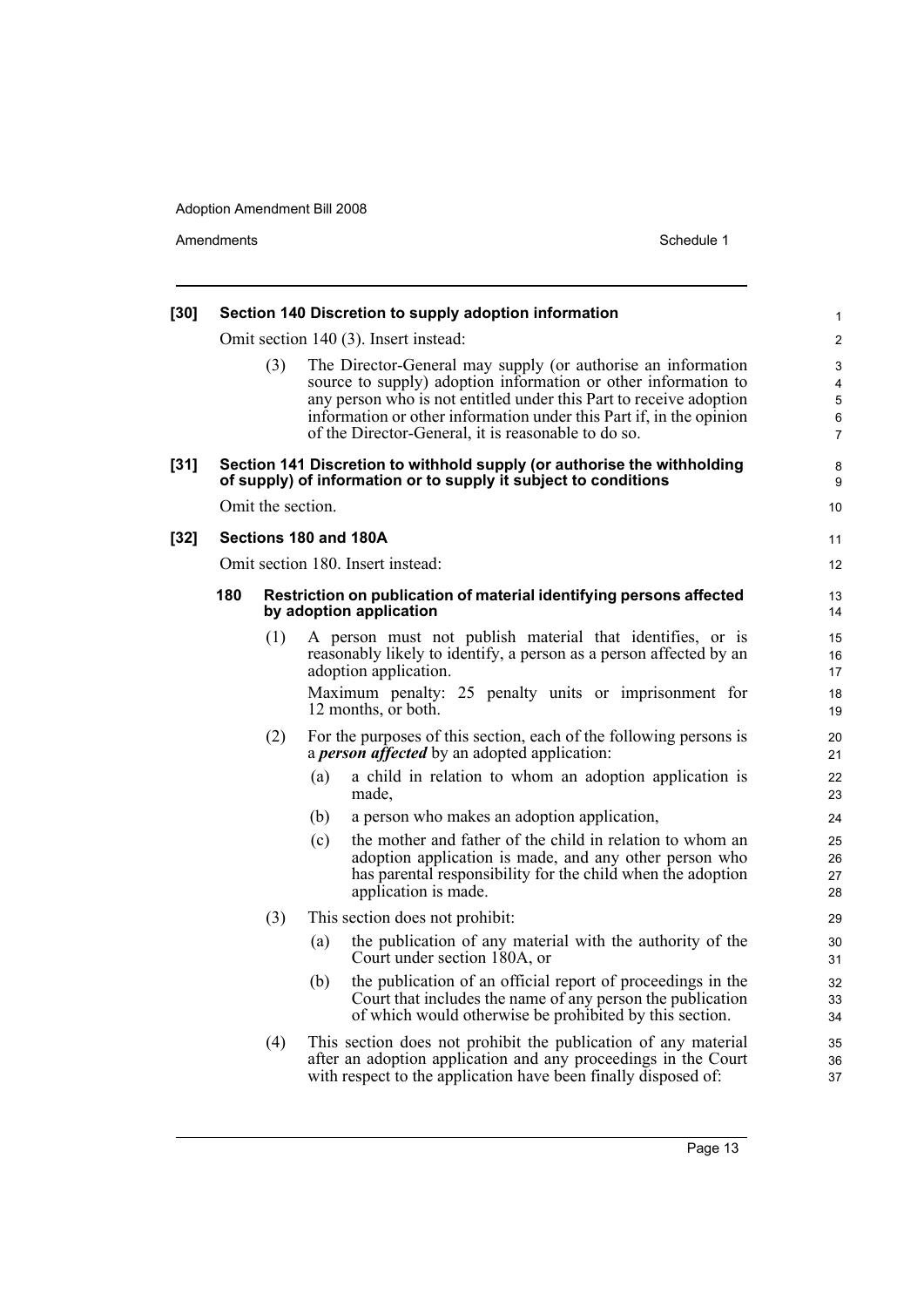Schedule 1 Amendments

|      |     | (a)<br>if the person identified (or reasonably likely to be<br>identified) as a person affected by the adoption application<br>consents to being identified, and                                                                                                                                                        | 1<br>$\overline{c}$<br>3         |
|------|-----|-------------------------------------------------------------------------------------------------------------------------------------------------------------------------------------------------------------------------------------------------------------------------------------------------------------------------|----------------------------------|
|      |     | (b)<br>the material does not identify (and is not reasonably likely<br>to identify) any person affected by the adoption application<br>who does not consent to being identified.                                                                                                                                        | 4<br>5<br>6                      |
|      | (5) | In subsection $(4)$ , a reference to the consent of a person affected<br>by an adoption application is, if that person is a child less than<br>18 years of age, a reference to the consent of the person who has<br>parental responsibility for the child.                                                              | $\boldsymbol{7}$<br>8<br>9<br>10 |
|      | (6) | In this section:<br><i>adoption application</i> means an application under this Act or<br>under a law of another State for an adoption order.                                                                                                                                                                           | 11<br>12<br>13                   |
| 180A |     | Court authorisation of publication of identifying material                                                                                                                                                                                                                                                              | 14                               |
|      | (1) | The Court may, during any proceedings with respect to an<br>adoption application, by order, authorise the publication of<br>material that identifies, or is reasonably likely to identify, a<br>person affected by the adoption application, other than material<br>identifying birth parents, if it is satisfied that: | 15<br>16<br>17<br>18<br>19       |
|      |     | each person affected by the adoption application consents<br>(a)<br>to the publication (other than a child in relation to whom<br>the adoption application is made who is under 18 years of<br>age), and                                                                                                                | 20<br>21<br>22<br>23             |
|      |     | (b)<br>it is appropriate in the circumstances of the case to do so.                                                                                                                                                                                                                                                     | 24                               |
|      | (2) | If a child in relation to whom the adoption application is made is<br>12 or more years of age and is capable of giving consent, the<br>Court must not authorise the publication of the material unless<br>the child also consents to the publication.                                                                   | 25<br>26<br>27<br>28             |
|      | (3) | The Court may dispense with the consent of a person affected by<br>an adoption application if that person is no longer alive, or<br>cannot, after reasonable inquiry, be found or identified, or if there<br>is, in the opinion of the Court, any other sufficient reason to<br>dispense with their consent.            | 29<br>30<br>31<br>32<br>33       |
|      | (4) | The Director-General is entitled to appear and be heard at any<br>proceedings the purpose of which is to determine an application<br>for an order of the Court under this section.                                                                                                                                      | 34<br>35<br>36                   |
|      | (5) | The Court is not to make an order authorising publication of<br>material<br>under this<br>section<br>unless<br>satisfied<br>the<br>that<br>Director-General has been given reasonable notice of the<br>application for authorisation.                                                                                   | 37<br>38<br>39<br>40             |
|      |     |                                                                                                                                                                                                                                                                                                                         |                                  |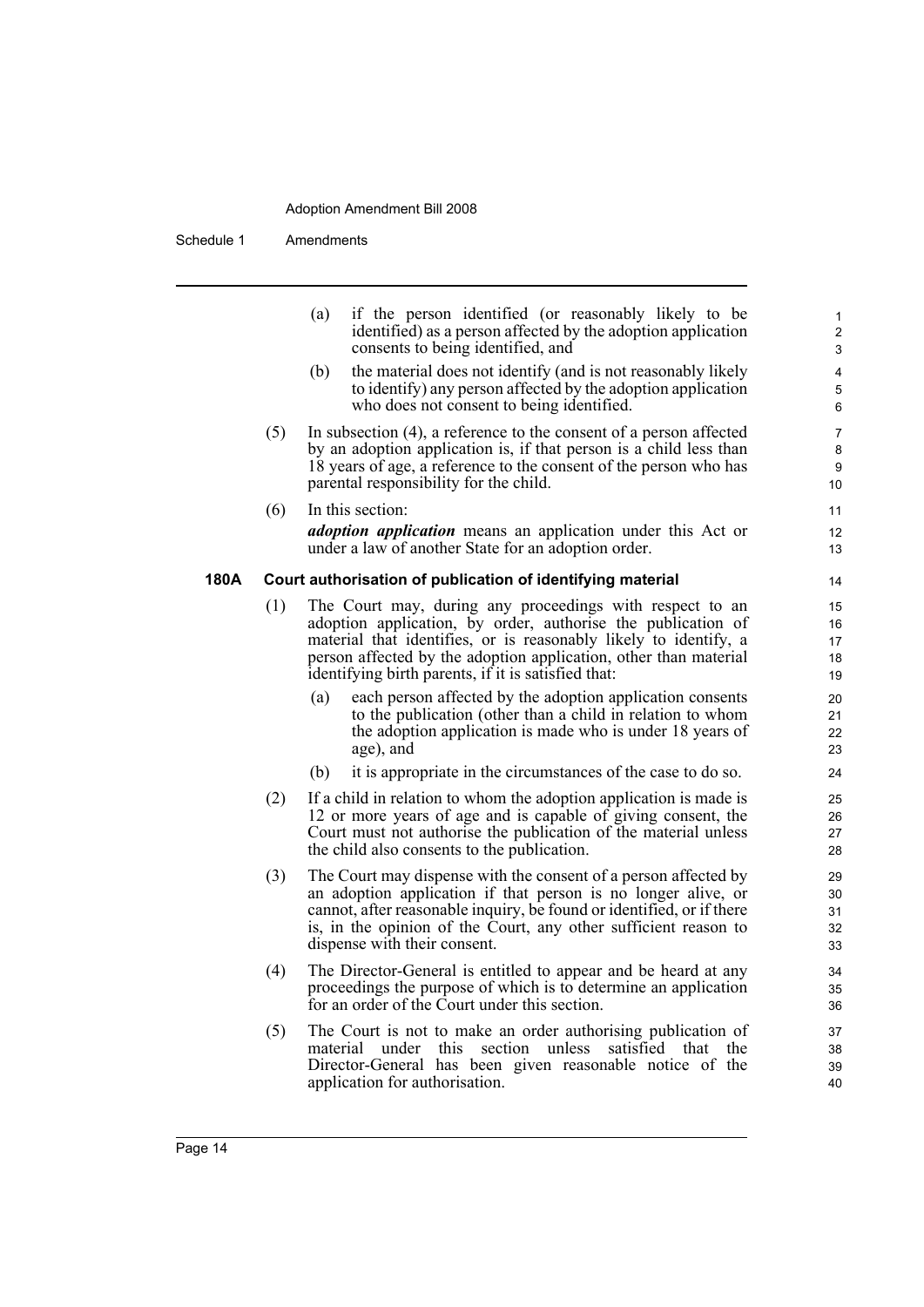|        |                                      | (6) | In this section:                                                                                                           | 1              |
|--------|--------------------------------------|-----|----------------------------------------------------------------------------------------------------------------------------|----------------|
|        |                                      |     | <i>adoption application</i> has the meaning given by section 180.                                                          | $\overline{c}$ |
|        |                                      |     | <i>material identifying birth parents</i> means any material that                                                          | 3              |
|        |                                      |     | identifies, or is reasonably likely to identify, a person as a person                                                      | 4              |
|        |                                      |     | who, when an adoption application is made, is the mother or                                                                | 5              |
|        |                                      |     | father of the child to whom the adoption application relates or a<br>person who has parental responsibility for the child. | 6              |
|        |                                      |     |                                                                                                                            | 7              |
|        |                                      |     | <b>person</b> affected by an adoption application has the meaning<br>given by section 180.                                 | 8<br>9         |
| [33]   |                                      |     | Schedule 3 Savings, transitional and other provisions                                                                      | 10             |
|        |                                      |     |                                                                                                                            |                |
|        | Insert at the end of clause $1(1)$ : |     | 11                                                                                                                         |                |
|        |                                      |     | <b>Adoption Amendment Act 2008</b>                                                                                         | 12             |
| $[34]$ | Schedule 3, Part 4                   |     |                                                                                                                            | 13             |
|        | Insert after Part 3:                 |     |                                                                                                                            | 14             |
|        | Part 4                               |     | Provisions consequent on enactment of                                                                                      | 15             |
|        |                                      |     | <b>Adoption Amendment Act 2008</b>                                                                                         | 16             |
|        | 18                                   |     | <b>Definition</b>                                                                                                          | 17             |
|        |                                      |     | In this Part, the 2008 amending Act means the Adoption<br>Amendment Act 2008.                                              | 18<br>19       |
|        | 19                                   |     | <b>Changes to adoption process</b>                                                                                         | 20             |
|        |                                      | (1) | An amendment to Chapter 4 made by the 2008 amending Act                                                                    | 21             |
|        |                                      |     | applies in respect of an application for an adoption order made                                                            | 22             |
|        |                                      |     | before the commencement of the amendment only if the Court, at                                                             | 23             |
|        |                                      |     | the request of the applicant or applicants, directs that the                                                               | 24             |
|        |                                      |     | amendment should be applied in respect of the application.                                                                 | 25             |
|        |                                      | (2) | However, section 59 (2), as inserted by the 2008 amending Act,                                                             | 26             |
|        |                                      |     | or an amendment to section 87 or 91 made by the 2008 amending                                                              | 27             |
|        |                                      |     | Act does not apply in respect of an application for an adoption                                                            | 28             |
|        |                                      |     | order made before that insertion or the commencement of the<br>amendment (as the case requires).                           | 29<br>30       |
|        | 20                                   |     | Discretion to supply information                                                                                           | 31             |
|        |                                      |     | The amendment made to section 140 by the 2008 amending Act                                                                 | 32             |
|        |                                      |     | extends to an adoption given effect to by an adoption order made                                                           | 33             |
|        |                                      |     | before the commencement of the amendment.                                                                                  | 34             |